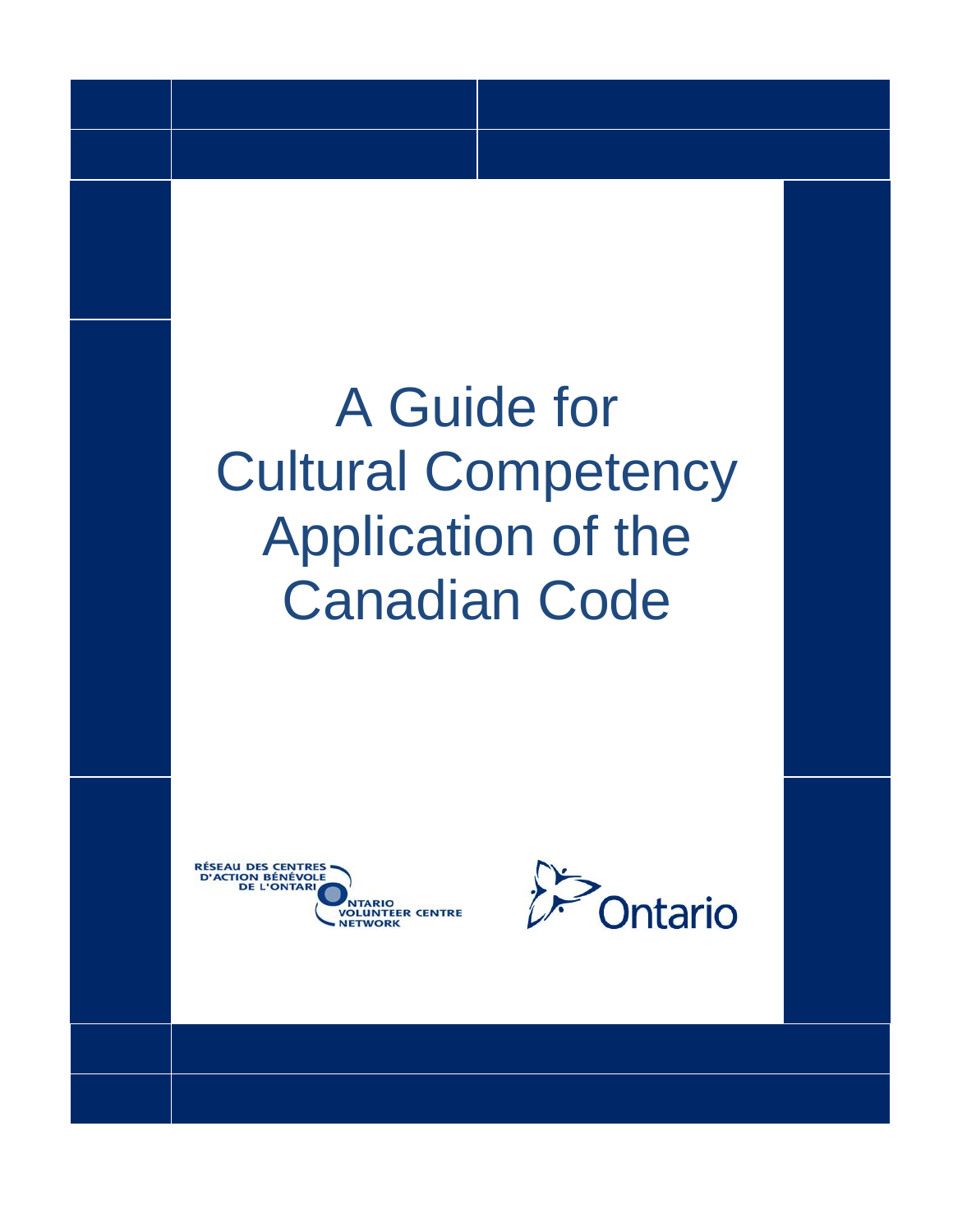## **ACKNOWLEDGEMENTS**

This Guide is part of the Building Stronger Organizations Project supported through funding from the Ontario Ministry of Citizenship and Immigration and coordinated by the Ontario Volunteer Centre Network (OVCN).

Douglas Stewart, primary author, was assisted with contributions from staff of Volunteer Toronto: Deborah Gardner, Carol Gamble, Marisa Gelfusa, Lorrie Hathaway and Susan Smith.

Members of the *Canadian Code Working Group* provided invaluable insight, comments and feedback: Chair: Deborah Gardner (Volunteer Toronto), Ann Coburn, (Volunteer Halton) Roswitha Soepenberg (OVCN), Cathy Taylor (Volunteer Centre of Guelph/Wellington), Susan Hreljac (Ministry of Citizenship and Immigration) and Don Lapierre (Volunteer Canada).

Design, formatting and technical support provided by Notaria Systems.

Duplication and distribution of this material is encouraged.

July 2009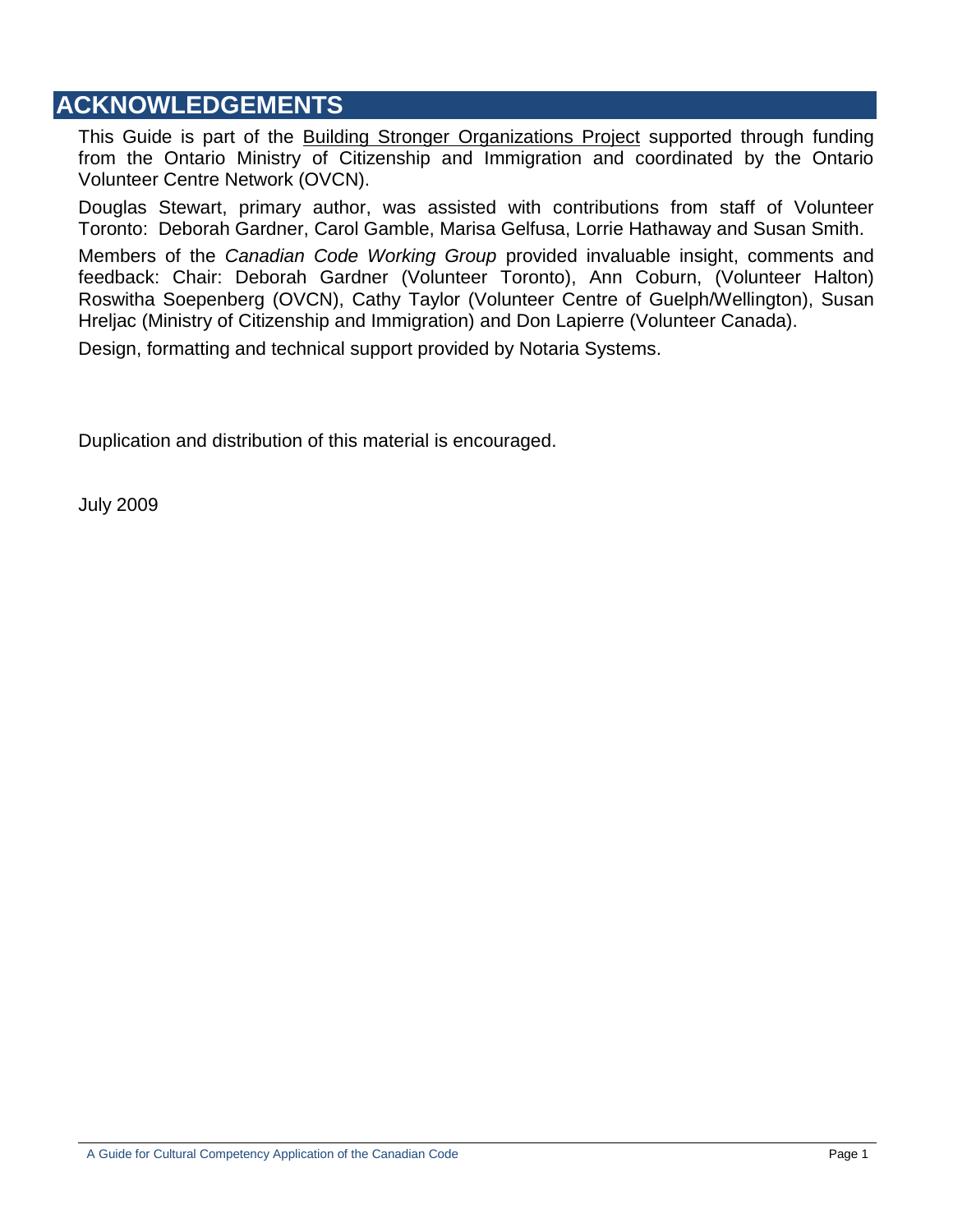## A Guide for Cultural Competency Application of the Canadian Code

## **Background**

The evolving diversity of Canada has significant implications and provides important opportunities for the voluntary sector. Organizations should ensure their volunteer pool is reflective of the diversity of their communities. This reflection will provide great advantage in maximizing their appeal and effectiveness within their communities. Prioritizing efforts to attract candidates from a diversity of communities will deepen organizational knowledge and skills for outreach, policy and program development.

Volunteering is seen as an important opportunity to particularly assist Newcomer communities from around the world in developing and enhancing their cultural and professional integration into Canadian society and workplace. This is an opportunity for the voluntary sector that can then benefit from the usually strong professional and technical skills that Newcomer volunteers bring to organizations. It is important that the Sector ensures opportunities for volunteer involvement are accessible and barrier free.

The Canadian Code for Volunteer Involvement (the Code) is a tool that can be used to great advantage to achieving this meaningful end.

## **Purpose**

This Guide is designed to assist managers of volunteers, in organizations of all sizes and levels of resources, to incorporate a Cultural Competence perspective in their application of the Code. It reframes the Code as a tool to increase the accessibility and inclusiveness of volunteer programs, which in turn, will lead to diverse and stronger organizations that are responsive to Newcomers, in particular, and the community at large.

Organizations with limited financial or human resources, for example where one employee has the role of managing volunteers along with other roles, may feel overwhelmed by the task of implementing the full scope of the Code. This Guide provides options for beginning to think about some key principles that are integral to any volunteer programming. Adoption of the Code indicates a strong commitment to move towards the implementation of the principles and twelve standards embedded in the Code.

This Guide provides basic strategies for organizations at the beginning stages of better engaging, integrating and reflecting the diversity of their stakeholder communities.

## **The Code**

As a national leader, Volunteer Canada strives to ensure that volunteer efforts are promoted, recognized, supported and safeguarded. The original Canadian Code for Volunteer Involvement was launched in December 2000 as a kickoff to the International Year of Volunteers (2001). It was targeted at Boards of Directors of voluntary organizations and intended to promote discussion about the role volunteers play in their organizations.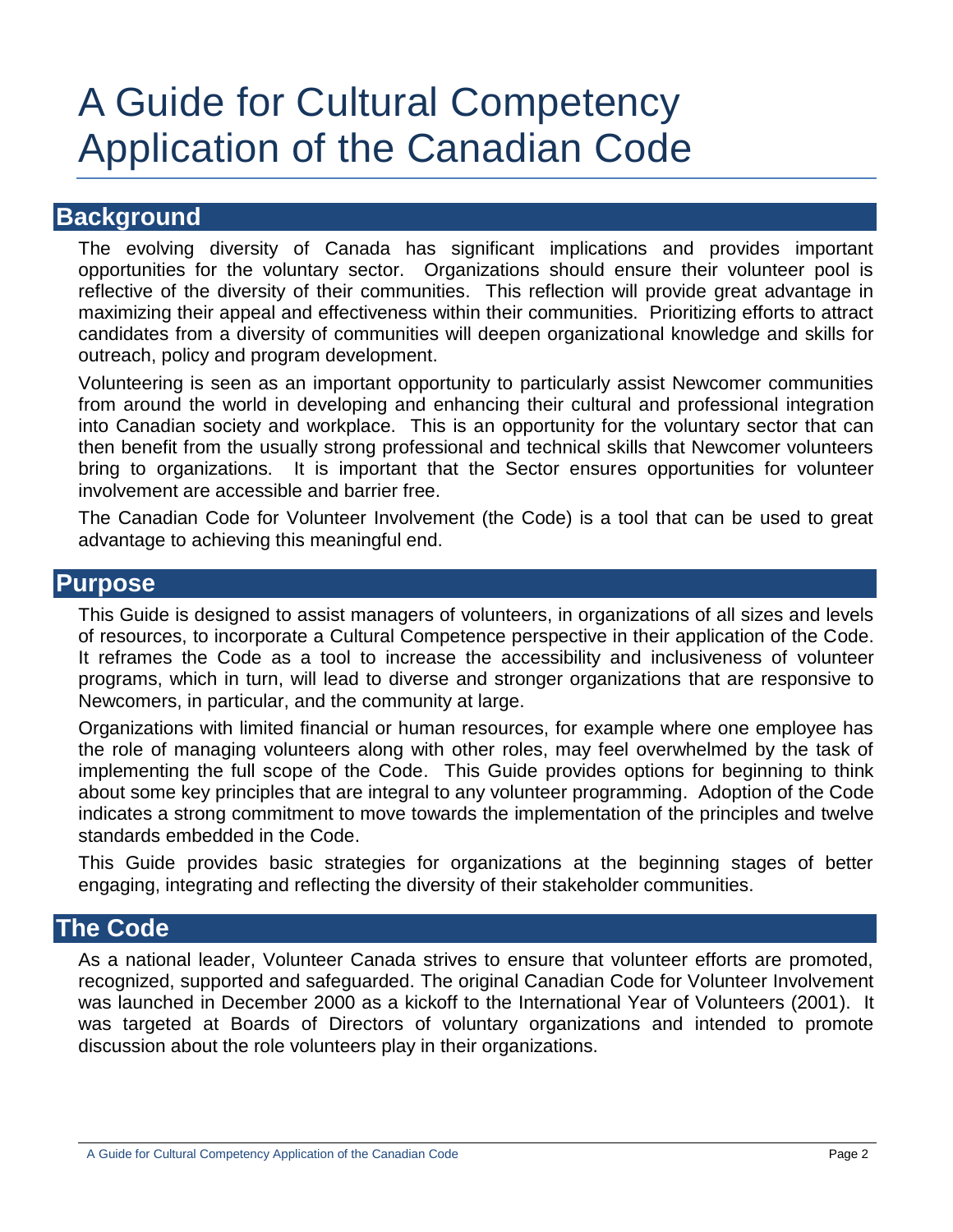Joint efforts with Canadian Administrators of Volunteer Resources (CAVR) lead to the revision of the Code (2006). The goal was to enhance the ability of organizations to improve their existing practices and continue to ensure that solid foundations are in place for involving volunteers in their organizations.

The Code is intended to be a roadmap that proposes ways to strategically integrate volunteer involvement into the organization. It helps leaders in the organization understand the value and role of volunteers. The Code is designed to set the stage for organizations to consider how volunteers are engaged and supported to assist the organization achieve its mission.

The Code supports organizations in:

- Communicating the values and benefits of volunteer involvement
- Providing a framework for decision making, taking into account organizational values and guiding principles
- Developing standards for involving volunteers in meaningful ways to ensure the successful integration of volunteers

This Guide intends to equip managers of volunteers with tools to integrate a Cultural Competence perspective in their considerations for engaging and supporting volunteer involvement.

## **How to Use the Guide**

For each Standard of the Code, key implications of the Cultural Competence principles for volunteer programs are presented in table format, a scenario is then provided to illustrate opportunities for implementing the standard and then examples of practical applications for implementing the standard in a culturally competent way are suggested. Organizations with limited financial or human resources are encouraged to at minimum consider implementing the first suggested practical application.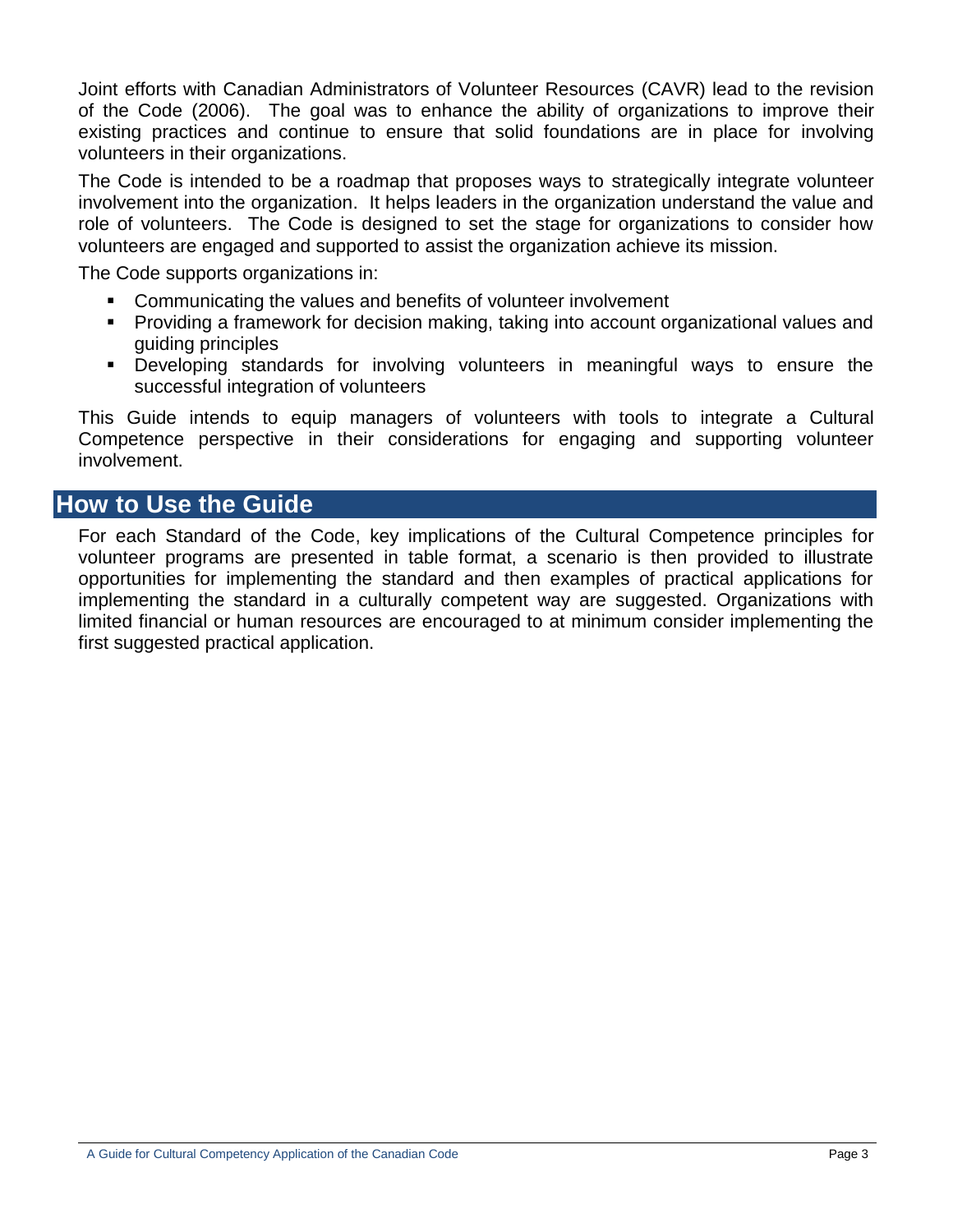## **Key Terms & Definitions**

Organizations using this Guide should be clear about the following key terms when considering integrating a Cultural Competence perspective. There are different variations of definitions and usage of these terms by different people in different contexts and regions as they are not standardized. They are appreciatively compiled from several sources with the acknowledgment that they will change over time as the thinking, attitudes, and discourse around related issues evolve.

However it is important to note that the definitions provided here speak to the usage of these terms in this Guide, and they are intended to support the use of the Code through a Cultural Competency perspective.

#### *Newcomers*

Persons coming from another country, or settling into a community that is new to them.

Volunteering is often seen as a means of getting involved and becoming more established in the community – gaining Canadian/local "work" experience and building a stronger network while doing something positive to help others. Volunteering is also seen as an opportunity to practice and improve English language skills.

#### *Settlement and Newcomer Service Organizations*

Organizations that help Newcomers with a variety of settlement services such as: immigration information, counselling, referrals, job searches, assistance in completing forms, and housing support.

Counsellors, co-coordinators, and other staff at these organizations can connect clients to nonprofit/charitable organizations and associated volunteer opportunities. This enables them to gain Canadian experience, references, enhance their communication skills and networks.

#### *Diversity*

Diversity is a broad term that refers to the variety of differences among people. Often used within the context of culture, education, organizations or workplaces, it is used to refer to differences among individuals and groups.

Diversity is commonly understood in terms of dimensions that include, but are not limited to: race, age, place of origin, religion, ancestry, skin colour, citizenship, sex, sexual orientation, ethnic origin, dis/ability, marital, parental or family status, same-sex partnership status, gender identity, creed, educational background, literacy level, geographic location, income level, cultural tradition and work experience.

*Adapted from Inclusive Community Organizations: A Tool Kit (Ontario Healthy Communities Coalition, 2004). This definition focuses on what is meant by "diversity" and not on the models/frameworks to address diversity, such as Anti-Racism, Anti-Oppression (ARAO); Cultural Competency; or Cultural Sensitivity.*

#### *Culture*

Culture is the way a group of people do things together. It refers to the shared language, values, traditions, norms, customs, arts, history, or institutions of a group of people. A group of people refers simply to more than one person. Any two people together have a culture.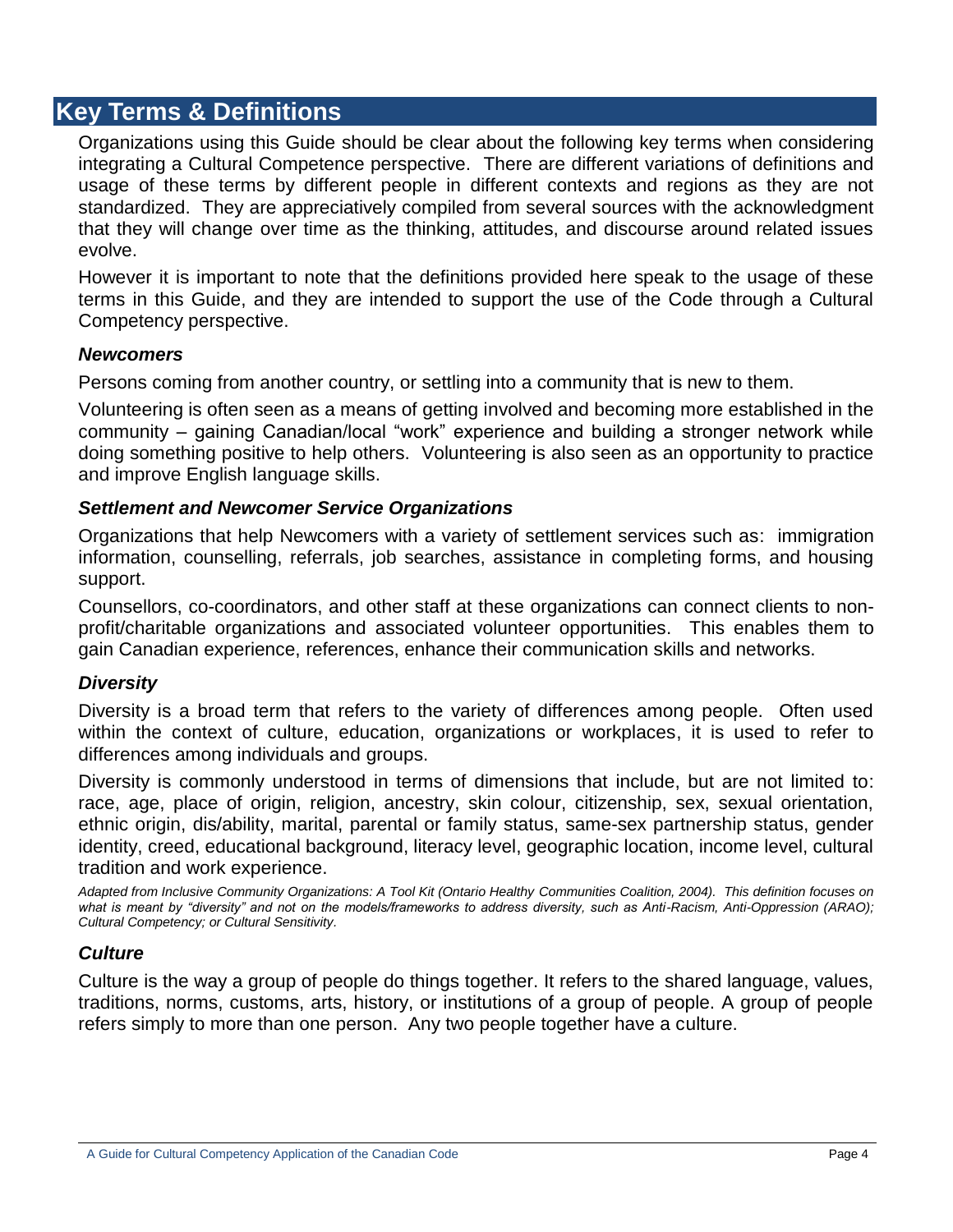Culture, in this context, refers not only to issues of ethno-racial and linguistic backgrounds but also to the range of other communities and cultures in which individuals may function either voluntarily or involuntarily. *(Central East (Whitby) Mental Health Task Force.)*

Culture offers people (and groups and organizations) a design for life or "a system of informal rules about how people should behave most of the time." *(Cross et al)*

Culture provides a "mind map" or a way of interpreting and shaping situations and environments.

## *Anti-oppression*

A commitment to anti-oppression practices is a key component of the definition of Cultural Competence. This requires vigilance to address barriers that have been systemically created through imbalanced power relationships between groups in society based on race, gender, sexual orientation, dis/ability, class and other elements of diversity.

It is important that organizations are mindful about not reinforcing or maintaining these experiences of oppression. For example, using arbitrary screening criteria such as levels of language skills, Canadian experience or overly zealous expectations about hearing, mobility or sight that are non-essential requirements for the volunteer position create systemic barriers.

## *Cultural Competence*

While making efforts to ensure wide systemic Cultural Competence it is essential to be aware and mindful of the implications for individual approaches towards working with diversity. Individually, Cultural Competence can be understood as a dynamic process of framing assumptions, knowledge and meanings from another individual's background and experience which is different from our own. Cultural Competence looks beyond "culture as ethnicity" to explore the complexities of individual cultural identities.

Cultural Competence builds on cultural sensitivity, the concept that knowing as much as possible about specific cultures enhances ones ability to effectively work across differences. Exploring the knowledge, values and skills that are key in responding effectively to bridge differences regardless of knowledge of specific cultures is critical because:

- Culture is complex, dynamic, not static and therefore not always a reliable definer/indicator of peoples' beliefs and needs
- Each individual is an intersection/combination of multiple cultural identities so knowing one aspect only gives us part of their story
- It is not possible to know everything about every culture and individual even when we have done research and have experiences
- The most reliable approach is not to make assumptions but to solicit from individuals the meaning and impact of culture on their beliefs and needs
- While culture is more than just about race, ethnicity, gender, class, religion, dis/ability, or sexual orientation, a strong anti-oppression analysis is required to acknowledge and address the pervasive differential impact of systemic barriers and treatment in society

Applied systemically, Cultural Competence is a set of congruent behaviours, attitudes, and policies that come together in a system, agency, or among professionals to work effectively with diversity.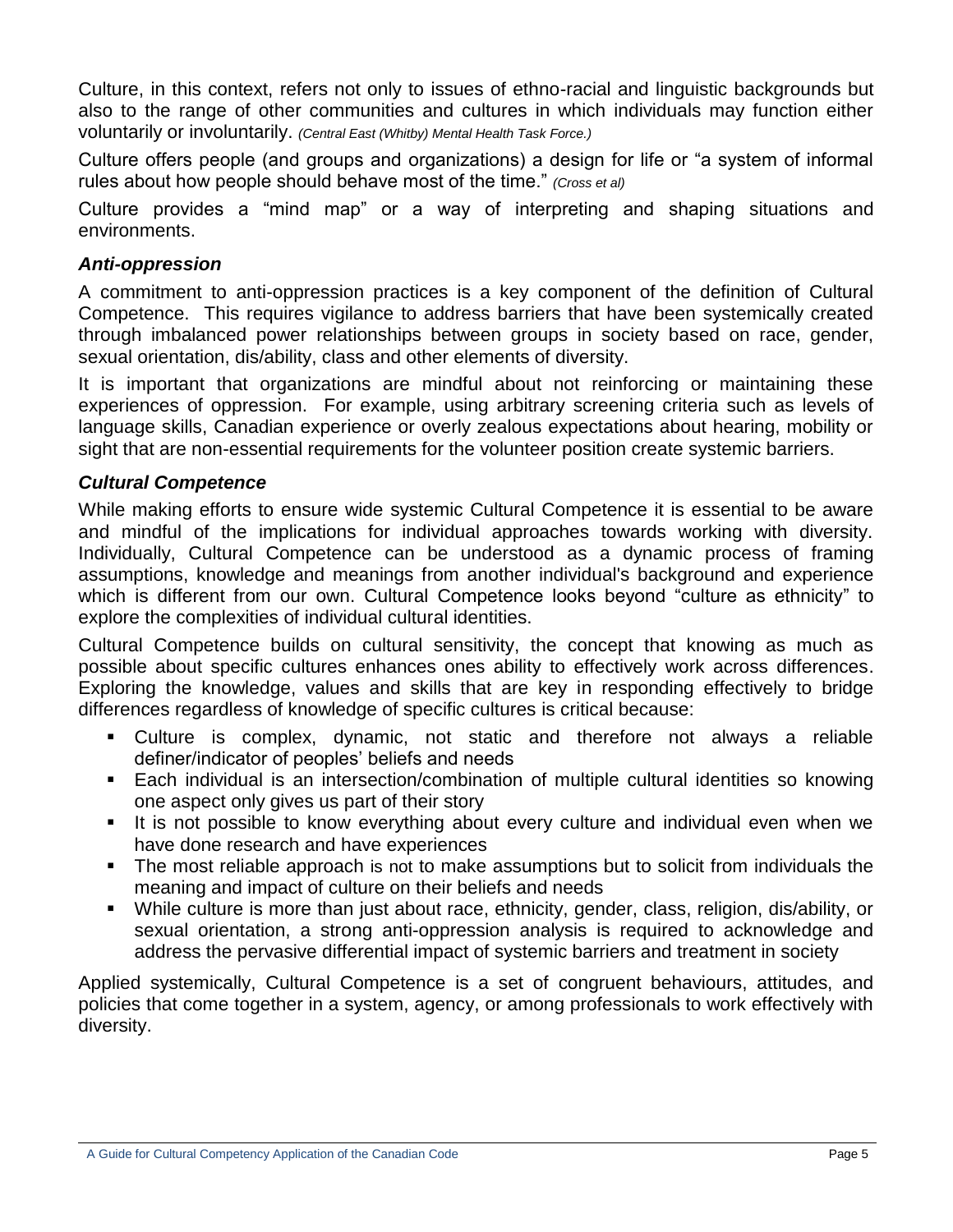Cultural Competence acknowledges and incorporates, at all levels, the importance of the following principles:

- **Increasing inclusiveness, accessibility and equity**
- Fostering human resources that are reflective of and responsive to a diversity of communities
- Creating a climate where discrimination and oppressive attitudes and behaviours are not tolerated
- Valuing cultural differences
- **Promoting human rights and the elimination of systemic biases and barriers**
- Practicing self-awareness and self-reflection
- **•** Demonstrating personal responsibility and accountability

It is through the lens of this systemic understanding of Cultural Competence that this Guide is framed. Namely, to propose ways in which the Code can be used to promote these principles and enhance the engagement of Newcomers and all members of diverse communities.

Cultural Competence is a developmental process that evolves over a period of time.

Both individuals and organizations are at various levels of awareness, knowledge and skills along the cultural competence continuum. Explicit processes that facilitate and support common understanding, compliance and implementation are important to articulate and reinforce on an ongoing basis.

## **Applying the Code through the lens of Cultural Competence**

This Guide is meant to support the implementation of the Code. The principles of Cultural Competence are consistent with the Code"s intent to "not only strengthen…volunteer programs, but to strengthen the capacity of the organization to meet both its mandate and the needs of the community." The Code"s values relate to contributing to a just and civil society and responding to community needs and its principles of recognizing the rights and value of volunteers.

In identifying the best practices for involving volunteers the Code highlights the awareness of trends that relate to the demographics of the clients, volunteers and the community. Similarly, the implementation of the Code through review and adoption of the Organizational Standards Checklist is the basis for a Culturally Competent volunteer program.

This Guide will focus on framing these standards through a Cultural Competence lens. It is meant to enhance and provide added value to the very comprehensive description of the Standards already outlined in the Code. Consistent with the Code, it is not meant to be a definitive guide, but rather suggested strategies to inspire further discussion and considerations about how a diversity of volunteers can be more effectively engaged and supported.

Note there will be a degree of overlap and repetitions as the Cultural Competence implications for implementation may be similar between the various Code standards. This, in fact, illustrates the consistency of the principles of Cultural Competency and the Standards of the Code.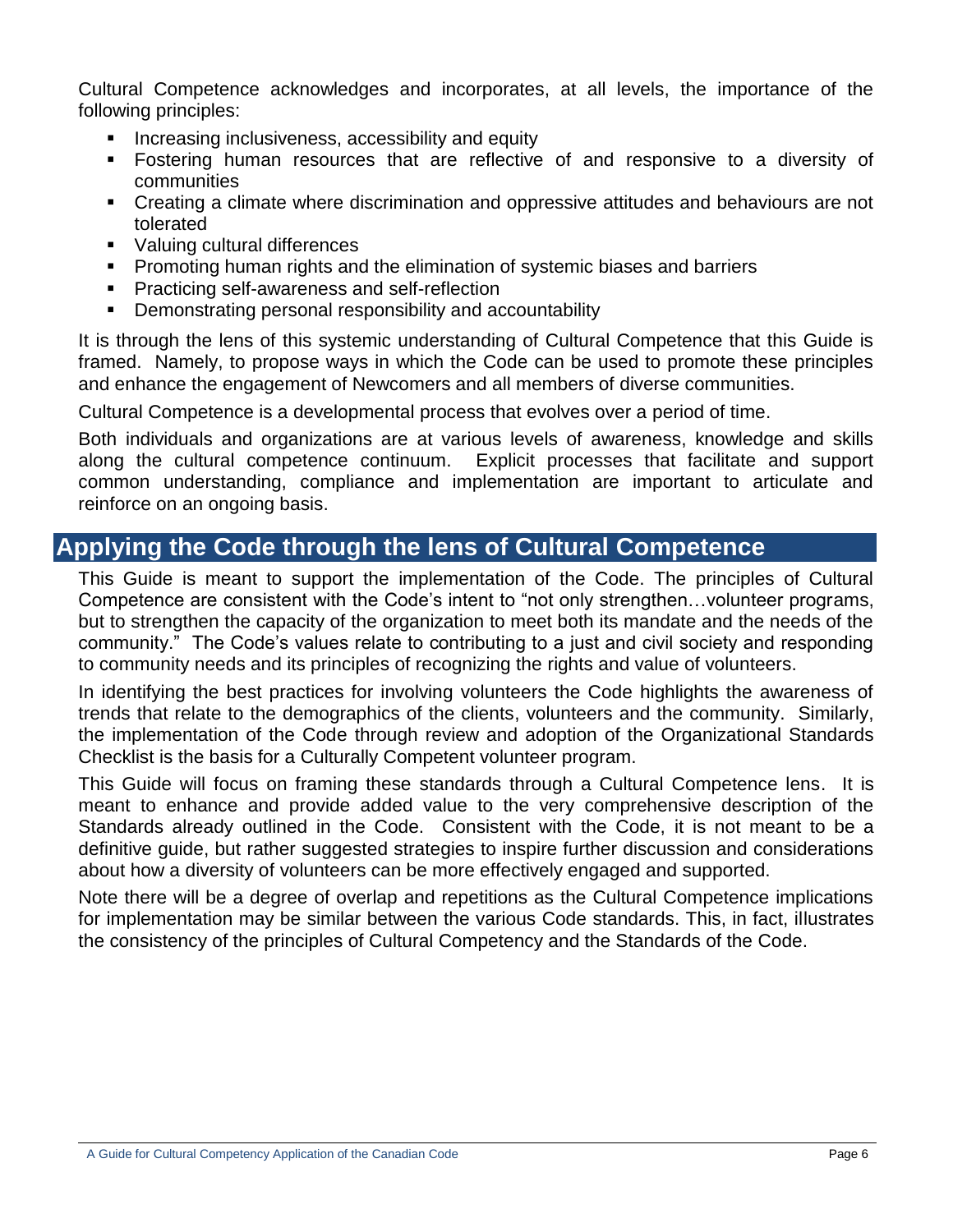## **Glossary**

The following terms are used in the principles of Cultural Competence to promote and better understand the associated implications of each definition.

## **ACCESSIBILITY**

- **The degree to which a device, service, environment, is accessible by as many people as** possible. Accessibility can be viewed as the "ability to access" the functionality, and possible benefit, of some system or entity. Accessibility is often used to focus on: people with disabilities and their right of access to entities
- **People whose first language differs from the dominant language to have interpretive** services or translated materials
- Alternate arrangements for the faith practices of people whose differ from the dominant region

## **EQUITY VS EQUALITY**

While achieving equality is a key goal of Cultural Competence, treating people the same based on the assumption that everyone is the same and have the same needs does not address historic systemic oppression that may have created barriers to access for members of marginalized communities.

Equity recognizes that in order to achieve real equality it is important to take into account the different histories, experiences and needs of different groups which may mean sometimes treating people differently based on their different needs in order to ensure their equality of access for the disabled.

Equity is the process for truly achieving equality for everyone.

#### **INCLUSIVENESS / INCLUSION**

The principles of inclusion involve a clear recognition that society is not homogenous and embraces the perception of diversity as enriching rather than "a problem." It requires the recognition that ideas and practices solely based on or modeled after the norms of dominant culture or society is what usually results in experiences of exclusion, discrimination and barriers.

Organizational context is comprised of a strategic process to eliminating barriers to access and implementing change, based on the acceptance that many people do not have access to services, jobs and positions of leadership due to societal and systemic factors rather than personal deficiencies. This process includes the active and meaningful involvement of people who are reflective of diverse groups and particularly newcomer immigrant communities to purposefully define and shape the culture within which people are being included.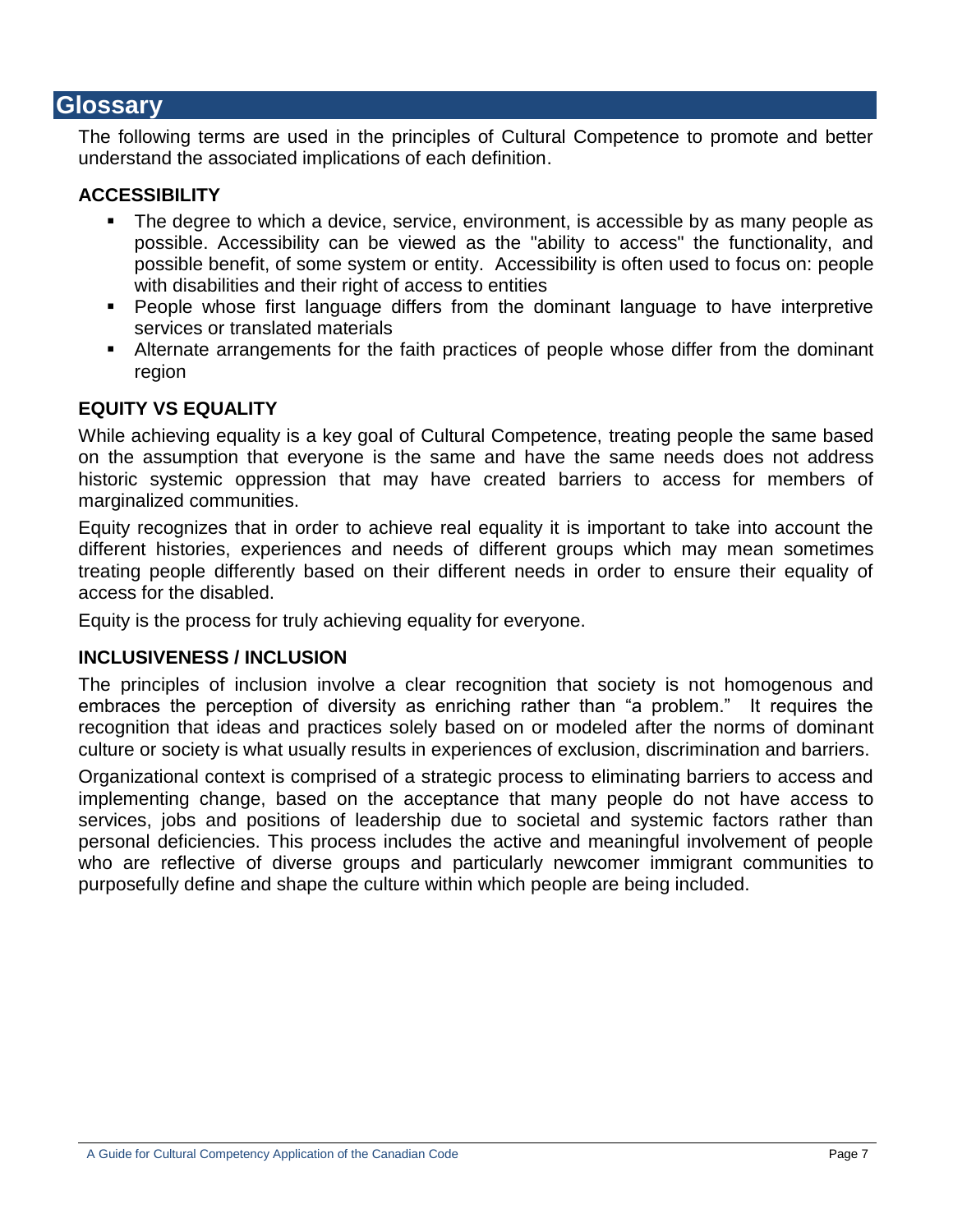## **SELF AWARENESS & SELF REFLECTION**

Self-reflection and self-awareness provide the basis for Cultural Competence.

Self-reflection is the active and conscious process of inquiry into one"s thoughts, feelings and actions, leading to increased self-awareness. This can happen through consideration of feedback from others, meditation, journal writing, dialogue and many creative endeavours.

Self-awareness includes recognition of personality, strengths and weaknesses, likes and dislikes and how lived experience to date has influenced those things.

#### **SYSTEMIC BIAS & BARRIERS**

Institutional policies procedures and practices that result in the systemic exclusion or promotion of particular groups of individuals are systemic barriers. Systemic discrimination regularly relates to an entrenched recurring practice rather than to an isolated act of discrimination, resulting in barriers to equality of opportunity for members of marginalized groups. Intent to discriminate may or may not be the case.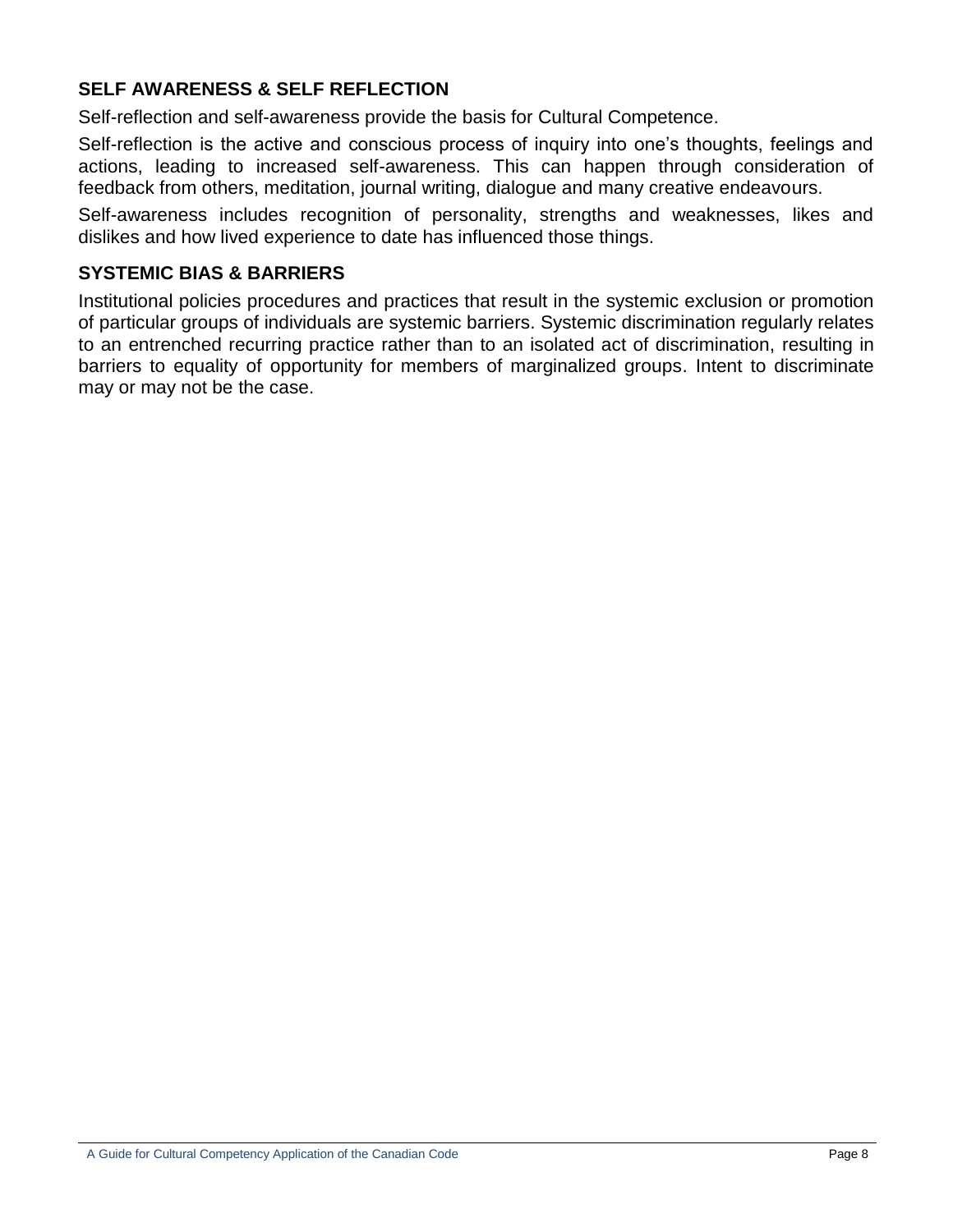## **Standard 1: Mission-based Approach**

The board of directors, leadership volunteers and staff acknowledge and support the vital role of volunteers in achieving the organization"s purpose and mission.

| <b>Cultural Competence Principles</b>                                                                    | <b>Implications</b>                                                                                                        |
|----------------------------------------------------------------------------------------------------------|----------------------------------------------------------------------------------------------------------------------------|
| Increasing inclusiveness, accessibility and equity                                                       | Adopt statement of commitment and ensure<br>recruitment and assignment process is barrier<br>free                          |
| Fostering human resources that are reflective of<br>and responsive to a diversity of communities.        | Ensure recruitment is accessible to a wide<br>diversity of communities through community<br>specific promotions and media  |
| Creating a climate where discrimination and<br>oppressive attitudes and behaviours are not<br>tolerated. | Ensure implementation of related policy and<br>training as well as timely addressing of<br>oppressive behaviours           |
| Valuing cultural differences.                                                                            | Ensure an environment and practices that<br>affirm diversity                                                               |
| Promoting human rights and the elimination of<br>systemic biases and barriers.                           | Ensure implementation of related policy and<br>systemic evaluation of practices and processes<br>to ensure unbiased access |
| Practising self-awareness and self-reflection.                                                           | Model and encourage self reflective practice<br>and progressive educational focused feedback                               |
| Demonstrating personal responsibility and<br>accountability.                                             | Model expected behaviour                                                                                                   |

#### **SCENARIO**

The organization publically states its commitment to diversity and ensures that the mission, vision and value statements reflect this in clear and consistent language. It would also demonstrate commitment to the value of all volunteers with the adoption of the Code by the Board on behalf of the organization.

The organization has Human Resources policies and procedures reflective of Cultural Competency principles that are written and implemented for both staff and volunteers.

- Organizations of all sizes and levels of resources should at minimum have a clear inclusive statement of commitment to the involvement of volunteers that reflect the diversity of membership or communities served included in the mission, vision or values/principles of the organization.
- The Board of Directors is trained in the Cultural Competency as part of organizational and Board orientation. At a minimum, the person responsible for the coordination of the agency"s volunteers will review the Code and this Guide with the Board and all of its members.
- The Board and senior staff allocate resources for the ongoing training and implementation of principles and values of Cultural Competency
- **The Board ensures Culturally Competent operational HR policies and procedures are** current and implemented.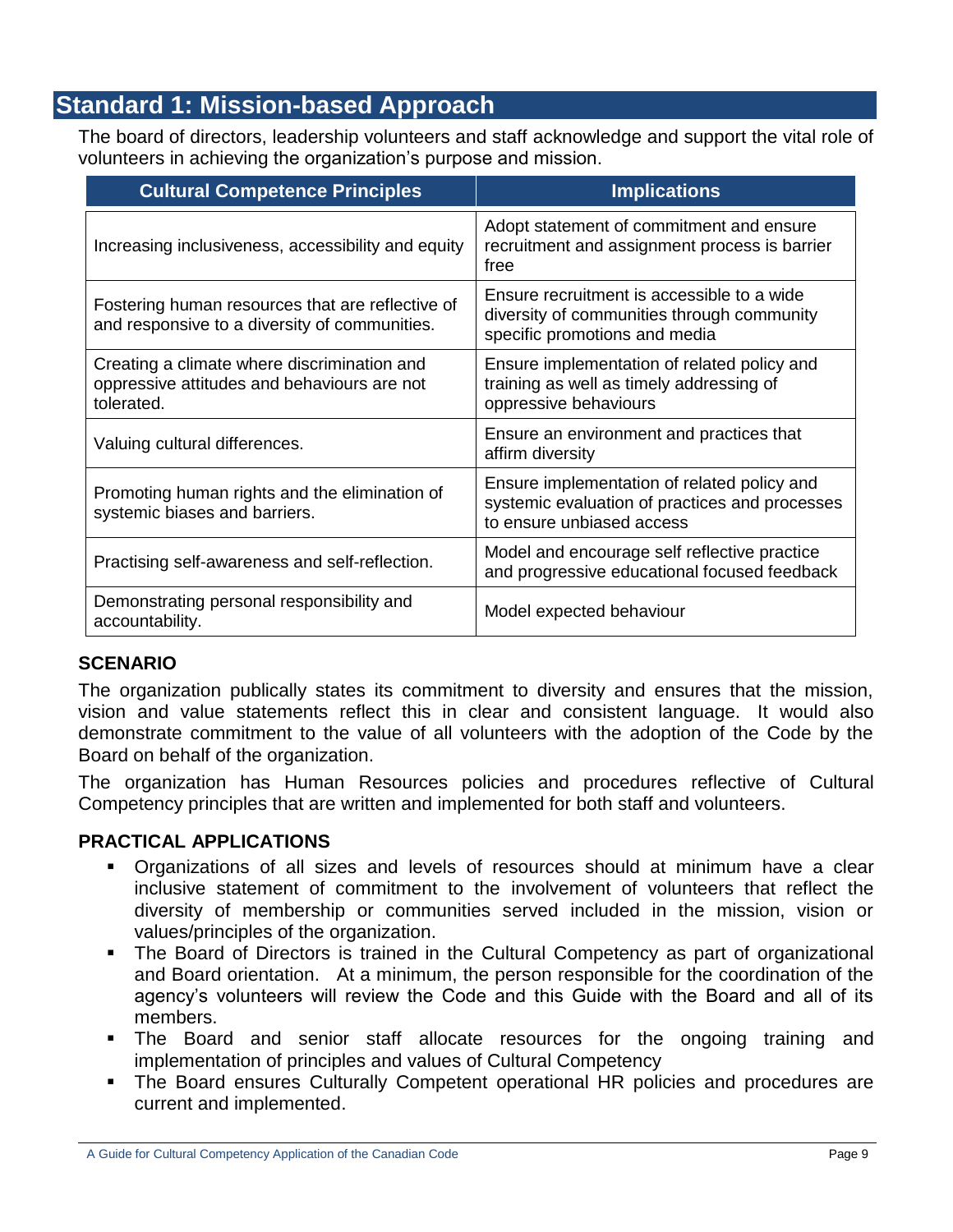## **Standard 2: Human Resources**

Volunteers are welcomed and treated as valued and integral members of the organization"s human resources team. The organization has a planned approach for volunteer involvement that includes linking volunteers to the achievement of the mission, providing the appropriate human and financial resources to support the volunteer program, and establishing policies for effective management.

| <b>Cultural Competence Principles</b>                                                                    | <b>Implications</b>                                                                                                               |
|----------------------------------------------------------------------------------------------------------|-----------------------------------------------------------------------------------------------------------------------------------|
| Increasing inclusiveness, accessibility and equity                                                       | Ensure the role and process for volunteer<br>involvement is clear and consistently applied                                        |
| Fostering human resources that are reflective of<br>and responsive to a diversity of communities.        | Ensure accessibility and inclusion considered<br>for a diversity of communities including<br>accommodation needs of the dis/abled |
| Creating a climate where discrimination and<br>oppressive attitudes and behaviours are not<br>tolerated. | Ensure staff have resources and training to<br>ensure their effective unbiased inclusion of a<br>diversity of volunteers          |
| Valuing cultural differences.                                                                            | Ensure consideration of different cultural<br>perspectives and needs                                                              |
| Promoting human rights and the elimination of<br>systemic biases and barriers.                           | Facilitate participation of a diversity of<br>volunteers and their input at all levels and<br>address related systemic barriers   |
| Practising self-awareness and self-reflection.                                                           | Encourage individual and team reflection<br>among staff and volunteers                                                            |

#### **SCENARIO**

The organization experiences the challenge of integrating volunteers across the areas of service delivery. Many staff see volunteers as good/useful for fundraising events, but can"t really seem them participating in other areas that would require skills similar to staff. Furthermore, they are too busy to train or supervise volunteers, so would rather not.

- Organizations of all sizes and levels of resources should at minimum ensure that wherever they are doing strategic or program planning, this planning reflect implications for the participation of volunteers from the diversity of communities served.
- The diverse skills and experiences of volunteers can be highlighted with staff, and reviewed individually with each staff person as appropriate, so t the added value of utilizing the talents of the volunteers is seen as a support to the work instead of an addition to workload.
- Staff job descriptions can be reviewed to identify tasks that could be done by a volunteer; this is not to say that unpopular components of the job are dumped to the volunteer, rather an effective reallocation of task and responsibility.
- Training and supervising volunteers provides the opportunity to increase self esteem and enhance communications skills. It can be framed as professional development and contributing to team building.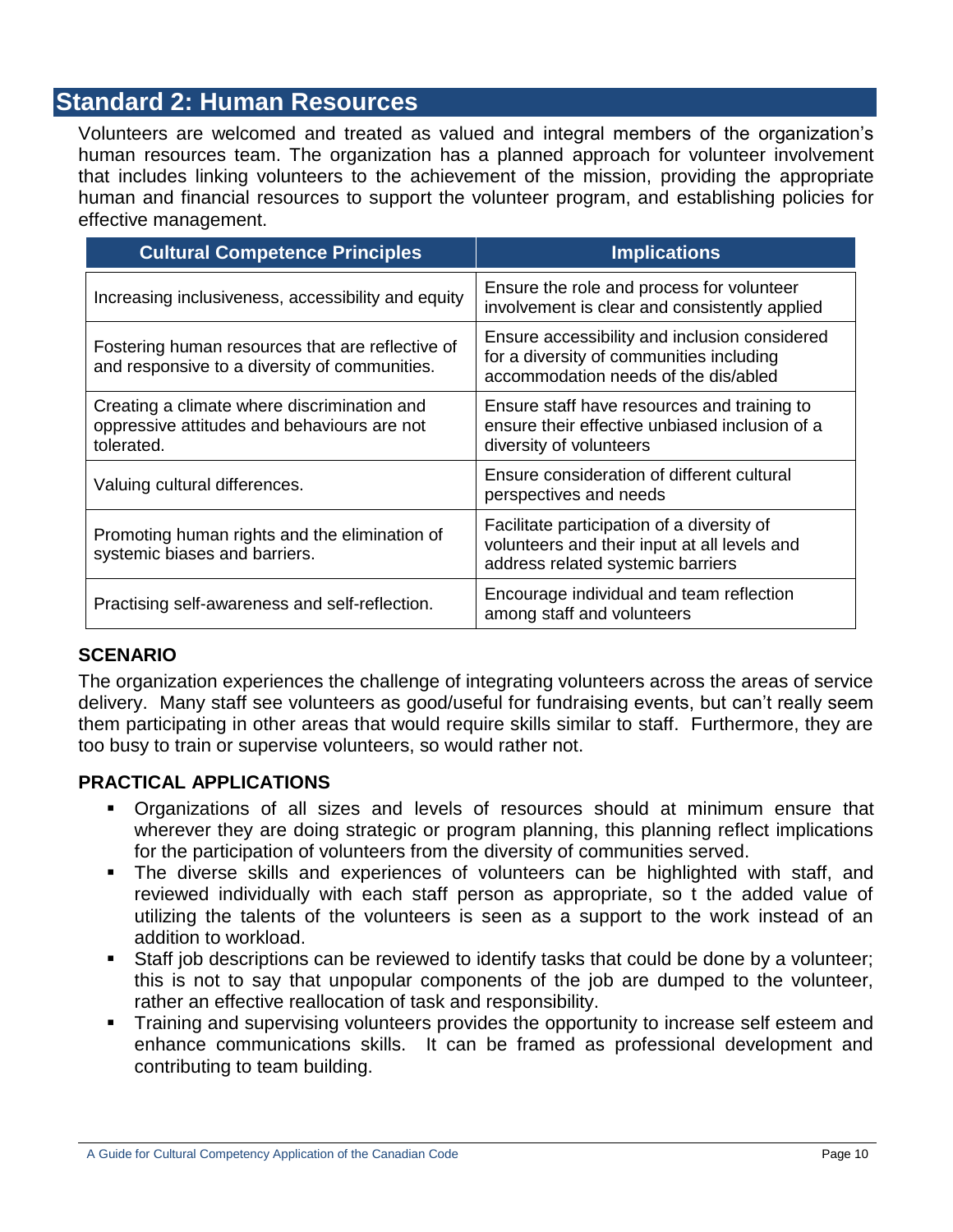## **Standard 3: Program Planning and Policies**

Policies and procedures are adopted by the organization to provide a framework that defines and supports the involvement of volunteers.

| <b>Cultural Competence Principles</b>                                                                   | <b>Implications</b>                                                                                                                                 |
|---------------------------------------------------------------------------------------------------------|-----------------------------------------------------------------------------------------------------------------------------------------------------|
| Increasing inclusiveness, accessibility and equity                                                      | Implement policies such as employment equity<br>and disability accommodation, etc and<br>organizational planning to address barriers                |
| Fostering human resources that is reflective of<br>and responsive to a diversity of communities         | Implement recruitment and program policies<br>that increase reflection and enhance the<br>organizational experience of a diversity of<br>volunteers |
| Creating a climate where discrimination and<br>oppressive attitudes and behaviours are not<br>tolerated | Ensure anti-harassment/discrimination policies<br>are in place and up to date, communicated and<br>consistently adhered to                          |
| Valuing cultural differences                                                                            | Ensure diversity related policies and practices                                                                                                     |
| Promoting human rights and the elimination of<br>systemic biases and barriers                           | Ensure anti-oppression policies consistent with<br>law, planning and expectations in place to<br>support real change to any systemic biases         |
| Practising self-awareness and self-reflection                                                           | Policies support progressive educational<br>focused feedback                                                                                        |
| Demonstrating personal responsibility and<br>accountability                                             | Ensure Code of Conduct policy with related<br>expectations and consequences                                                                         |

## **SCENARIO**

In an effort to minimize risk, the organization has a policy that all volunteers, including the Board, must have a Police Records Check completed and provide references from people who have known them for at least three years with one of the references being employment related.

- Organizations of all sizes and levels of resources should at minimum ensure that they have human resources and anti-harassment/discrimination policies compliant with legislation.
- This policy decision is not based on the volunteer position description, which it should always be. It is the tasks of the position that determine the level of risk and the appropriate administrative response.
- Response to the involvement of the Police can act as a barrier/deterrent to potential volunteers from police states/countries.
- Newcomers may not have been in the country, or community, for three years and may also not have a local work related reference. However, the potential volunteer may have the skills and experience that will support the organization and could shadow a current volunteer to provide a "living" reference.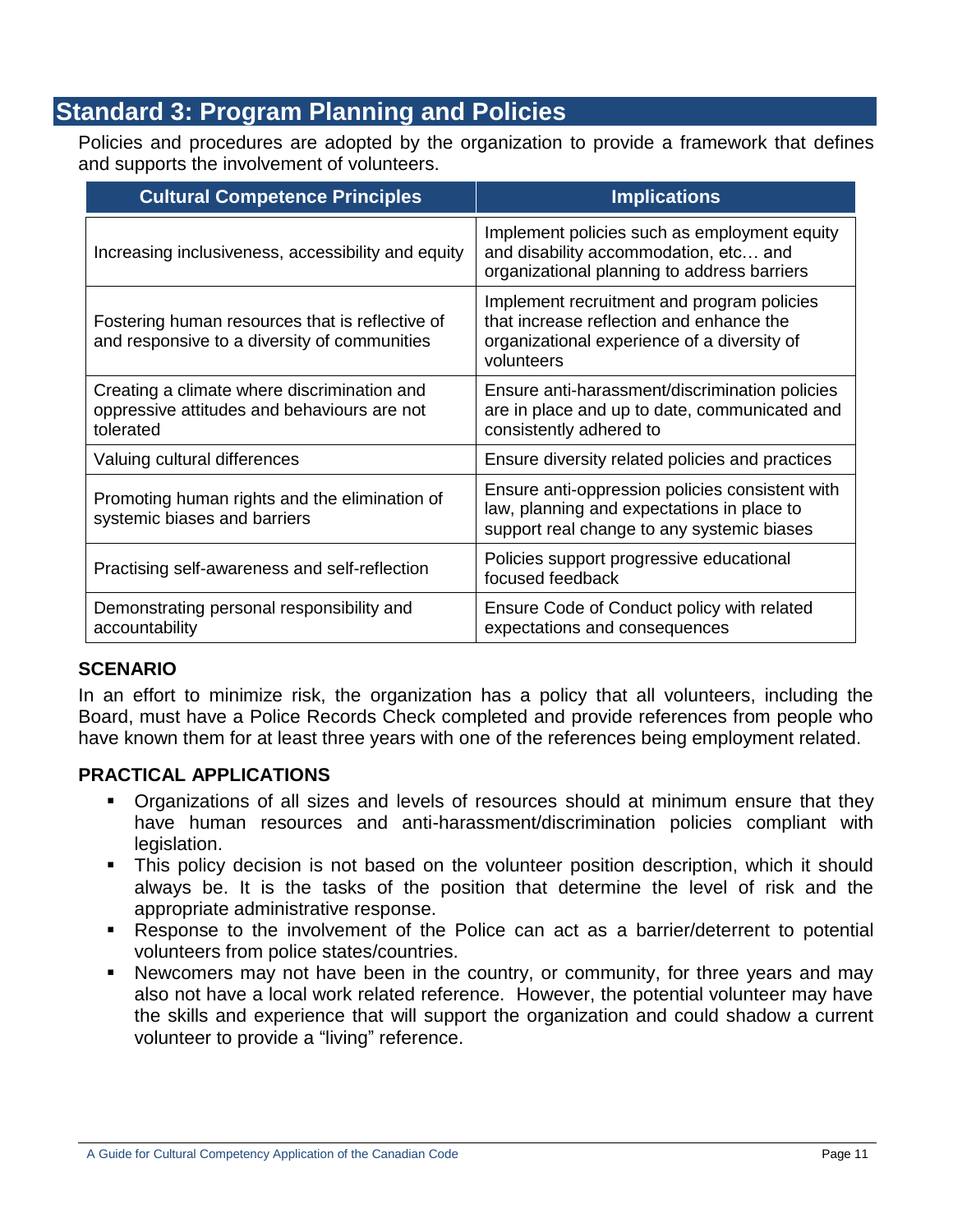## **Standard 4: Program Administration**

The organization has a clearly designated individual with appropriate qualifications responsible for the volunteer program.

| <b>Cultural Competence Principles</b>                                                                   | <b>Implications</b>                                                                                                                         |
|---------------------------------------------------------------------------------------------------------|---------------------------------------------------------------------------------------------------------------------------------------------|
| Increasing inclusiveness, accessibility and equity                                                      | Job description includes explicit expectation to<br>ensure this happens and recruitment prioritise<br>these skills                          |
| Fostering human resources that is reflective of<br>and responsive to a diversity of communities         | Opportunity to reflect diversity of the community<br>in this position and also mandate position to<br>increase reflection of volunteer pool |
| Creating a climate where discrimination and<br>oppressive attitudes and behaviours are not<br>tolerated | Individual in the position creates and maintains<br>an environment that makes it clear that<br>violations will be taken seriously           |
| Valuing cultural differences                                                                            | Individual in the position promotes an affirming<br>environment                                                                             |
| Promoting human rights and the elimination of<br>systemic biases and barriers                           | Individual in the position ensures practices of<br>the program are unbiased and provides human<br>rights related training for volunteers    |
| Practising self-awareness and self-reflection                                                           | Individual in the position models related<br>practices                                                                                      |
| Demonstrating personal responsibility and<br>accountability                                             | Individual in the position models related<br>behaviour                                                                                      |

## **SCENARIO**

The Coordinator of Volunteers for a Community Centre has gone on maternity leave for one year. The Executive Director decides to have the Receptionist take on these duties instead of filling the position with another person. The current receptionist has not supervised before but knows the operations of the Community Centre very well. An unexpected large data entry project arises for the receptionist on the same day that two volunteers call in sick for their shift. The receptionist tries to cope with finding last minute replacements to keep the daily programs running and complete the data-entry project within the deadline of the end of business day.

- Organizations of all sizes and levels of resources should at minimum ensure that anyone responsible for volunteer involvement or otherwise filling in for an existing Coordinator/Manager of Volunteers at any time must meet some key basic requirements. Where resources allow, accurate and complete job description should be created for the Coordinator/Manager of Volunteers which includes clearly defined sections on qualifications, responsibilities, expectations, cultural competence, level of supervision and lines of authority.
- The position of Coordinator/Manager of Volunteers should not be an "add-on" to an existing position description or be presumed to be easily filled by another staff. The position should be written as a complete entity with the inclusion of the organization"s mission and core value statements.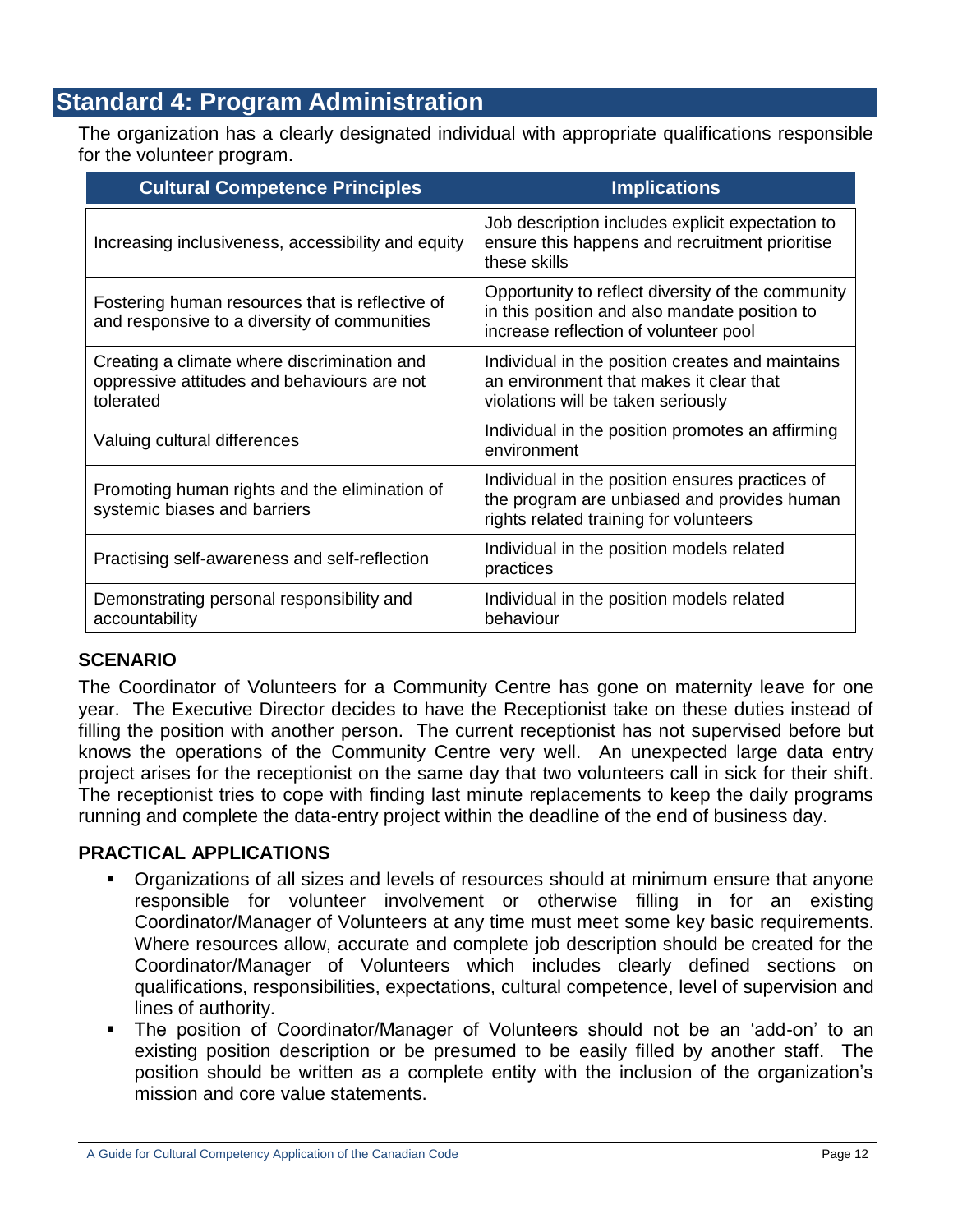## **Standard 4: Program Administration**

#### **PRACTICAL APPLICATIONS CONTINUED**

- A qualified individual should be recruited and hired and should receive a copy of a current position description. In addition, knowledge of the performance review process, past and current budgets and the support system of the organization should be shared during the Orientation session. Hiring practices should reflect the organization"s commitment to diversity and the philosophy of "Cultural Competence".
- The Coordinator/Manager of Volunteers should attend or receive minutes from appropriate meetings at the organization which will impact the involvement of volunteers. Input should be solicited from the Coordinator/Manager before decisions are made which will affect the engagement/participation of volunteers.
- The Coordinator/Manager of Volunteers needs to have access to training and professional development in all areas of volunteer management including Cultural Competence.
- A Coordinator of Volunteers must have experience in supervision and be properly trained in the area of discipline and dismissal in order to deal effectively with serious Human Rights complaints and similar issues. It is imperative that the Coordinator/Manager of Volunteers be familiar with all the organization"s policies and procedures regarding volunteer involvement in order to follow due process.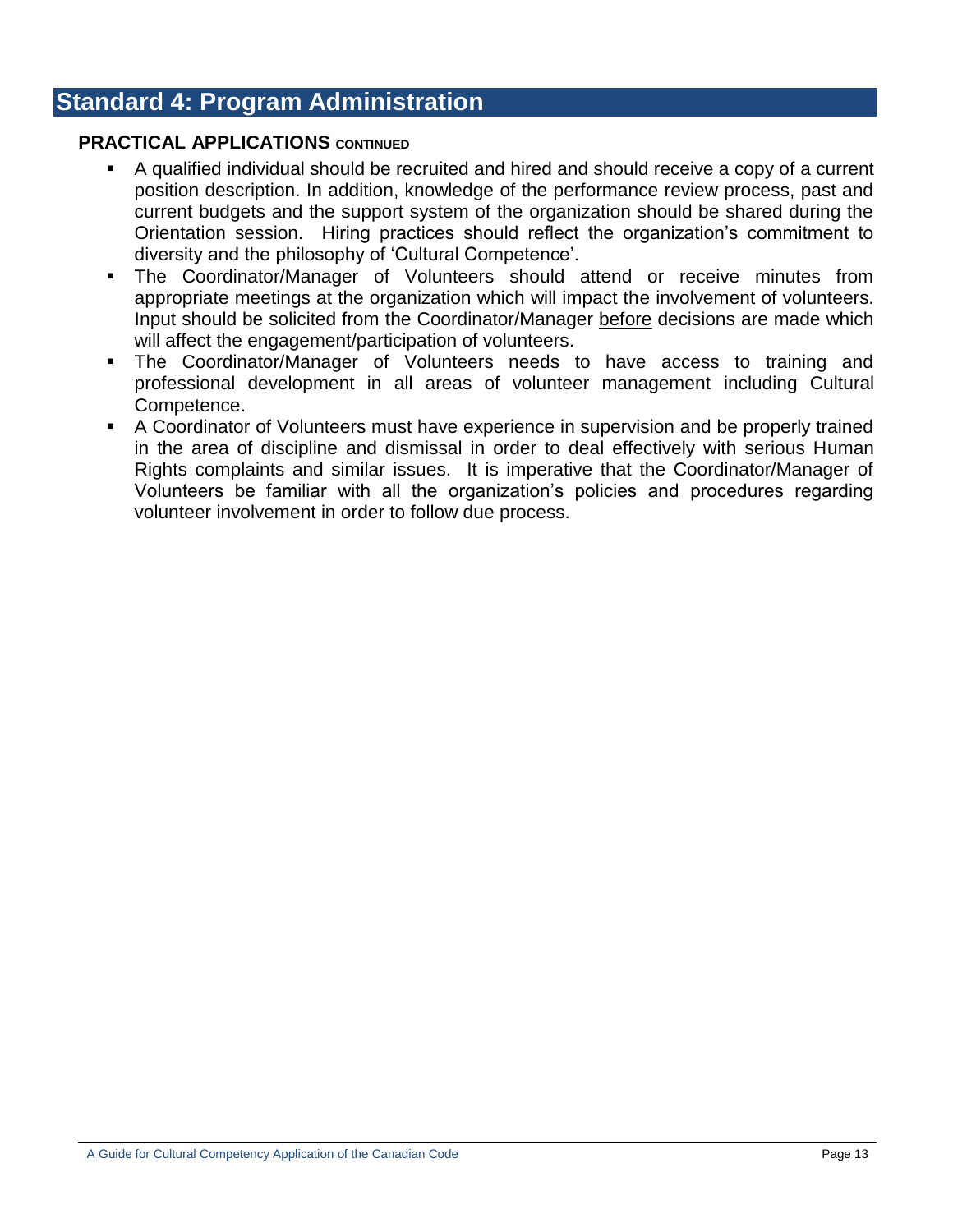## **Standard 5: Volunteer Assignments**

Volunteer assignments address the mission or purpose of the organization and involve volunteers in meaningful ways that reflect the abilities, needs and backgrounds of the volunteer and the organization.

| <b>Cultural Competence Principles</b>                                                                   | <b>Implications</b>                                                                                                                  |
|---------------------------------------------------------------------------------------------------------|--------------------------------------------------------------------------------------------------------------------------------------|
| Increasing inclusiveness, accessibility and equity                                                      | Ensure relevant accommodation provided as<br>needed for equitable participation                                                      |
| Fostering human resources that is reflective of<br>and responsive to a diversity of communities         | Opportunities identified that can engage the<br>diversity of skills such as language or cultural<br>experience and meet wider need   |
| Creating a climate where discrimination and<br>oppressive attitudes and behaviours are not<br>tolerated | Assignments are fairly assigned and volunteers<br>are free from harassment and not participating<br>in harassment when in their role |
| Valuing cultural differences                                                                            | Engage diversity of cultural experiences and<br>skills                                                                               |
| Promoting human rights and the elimination of<br>systemic biases and barriers                           | Assess and ensure job descriptions are<br>unbiased and barrier free, particularly for the<br>disabled                                |
| Practising self-awareness and self-reflection                                                           | Encourage ongoing volunteer self reflection<br>evaluation                                                                            |
| Demonstrating personal responsibility and<br>accountability                                             | Ensure related evaluation assesses for this                                                                                          |

#### **SCENARIO**

The Coordinator of Volunteers contacts the Fundraising Manager regarding the assignment of a highly skilled new volunteer who is deaf to assist with the putting together of packages for an upcoming fundraiser. The Fundraising Manager insists that the volunteer was not suitable, as there would be a need to communicate with the other volunteers on a precise "assembly line" process of packaging. There was not the time to adjust the established system.

- Organizations of all sizes and levels of resources should at minimum ensure an inclusive/barrier free environment so that assignments can be carried out effectively by all volunteers.
- Assignments should be based on the essential requirements/qualifications. For example, a role such as stuffing envelopes may not require fluency in a particular language or advanced level of education. Accommodation should be provided through flexibility when the assignment may need more time or supports a volunteer with a disability.
- A position analysis checklist should be developed/adapted and an analysis carried out on all positions taking into consideration the tasks, location of position, time requirements, physical task demands, cognitive factors, environmental conditions.
- Organizations determine what resources (internally and externally) are available that provide support for volunteers to enhance language, communication, adaptability/safety and networking skills to help enrich their assignment performance skills.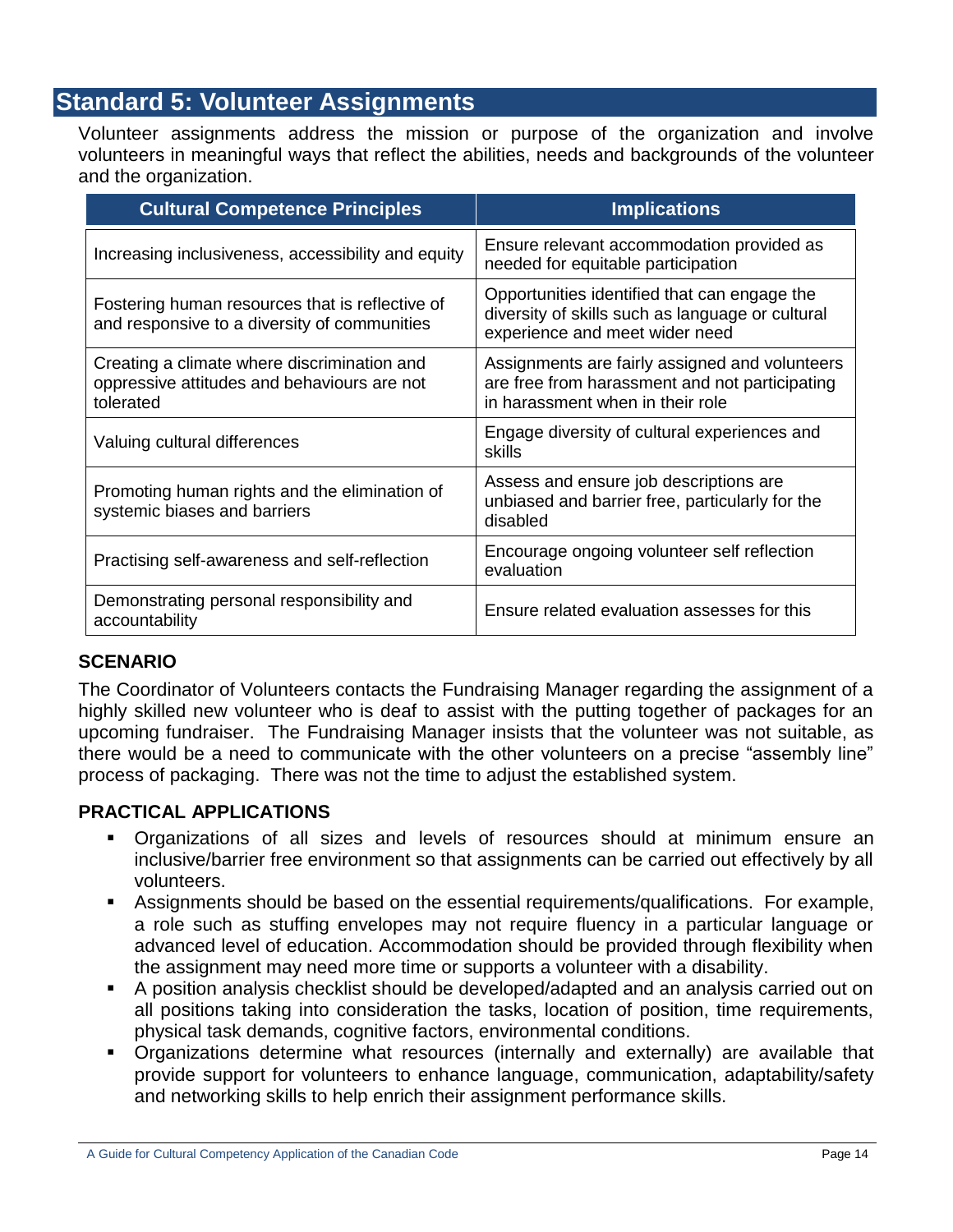## **Standard 5: Volunteer Assignments**

#### **PRACTICAL APPLICATIONS CONTINUED**

- A "mentoring" program could be established within the agency that would partner a Newcomer with a longer-service volunteer to provide support when being assigned to a new position or being presented with a new/additional assignment.
- A "skills bank" should be established either by manual or electronic means in order to track the skills and interests of volunteers so that they can be called upon and utilized in the best way possible to maintain interest and keep them challenged in a positive way.
- Gain knowledge and understanding of recognized/important celebrations/holidays and religious days of various cultural groups that could impact volunteer availability and coordinate a "back-up" accommodation plan or alternate schedule for volunteer positions as required to meet agency volunteer shift/scheduling needs.
- Succession planning should be built into assignments so that continuous learning through training and development can be part of the process for all volunteers.
- Develop Measurement Tools that track progress, setbacks, outcomes in relation to volunteer morale, development and client/agency satisfaction, etc.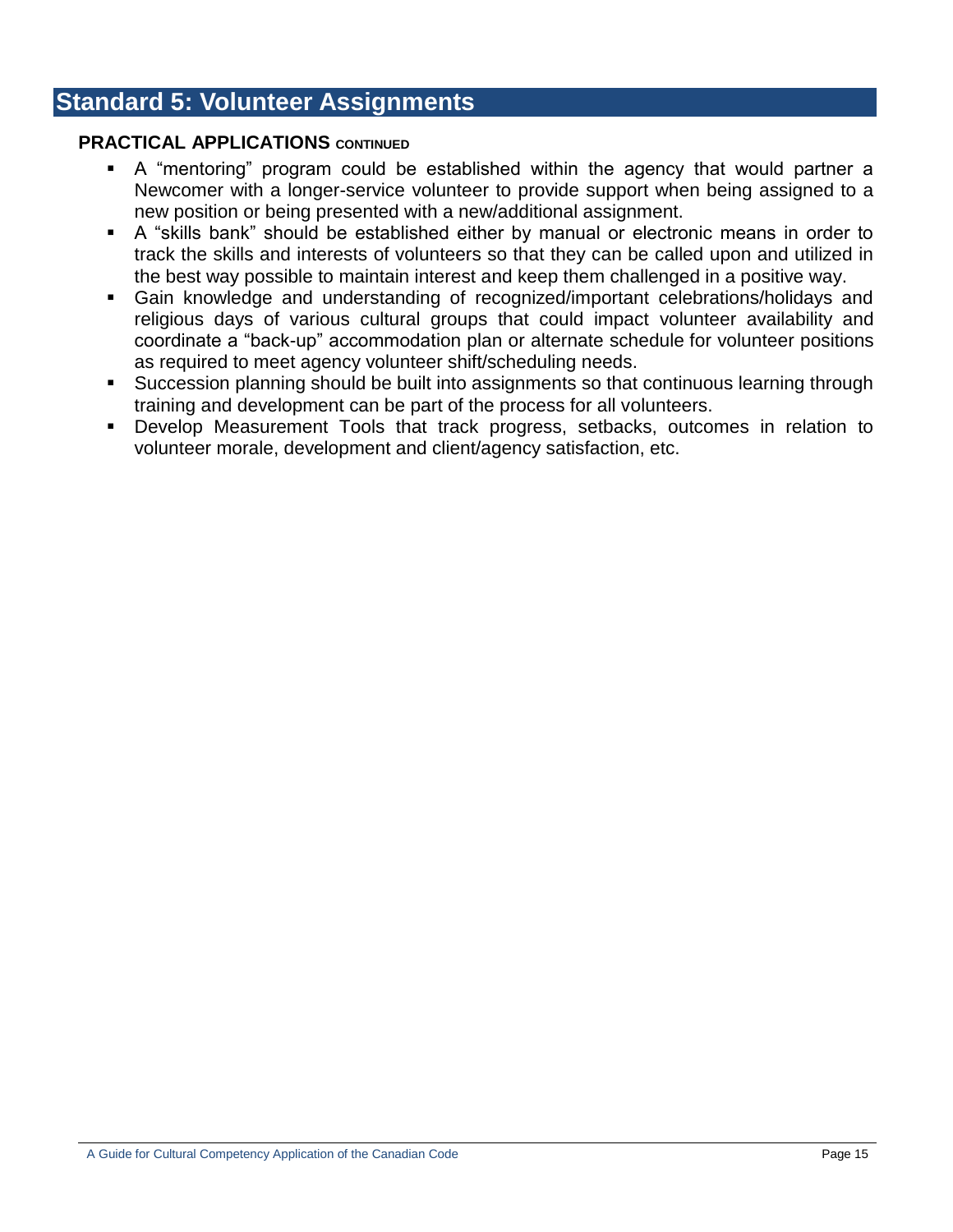## **Standard 6: Recruitment**

Volunteer recruitment incorporates internal and external strategies to reach out and involve a diverse volunteer base.

| <b>Cultural Competence Principles</b>                                                                   | <b>Implications</b>                                                                                                            |
|---------------------------------------------------------------------------------------------------------|--------------------------------------------------------------------------------------------------------------------------------|
| Increasing inclusiveness, accessibility and equity                                                      | Ensure recruitment strategies are broad based<br>and accessible and are based on skills                                        |
| Fostering human resources that is reflective of<br>and responsive to a diversity of communities         | Audit volunteer pool to assess gaps in<br>representation and recruitment addresses<br>these gaps through purposeful strategies |
| Creating a climate where discrimination and<br>oppressive attitudes and behaviours are not<br>tolerated | Ensure the environment into which you are<br>recruiting a diversity of communities is prepared<br>to welcome and include them  |
| Valuing cultural differences                                                                            | Recruitment message should reflect diversity                                                                                   |
| Promoting human rights and the elimination of<br>systemic biases and barriers                           | Ensure recruitment process is unbiased and<br>open. Ensure that candidates are assessed for<br>their ability to be unbiased    |
| Practising self-awareness and self-reflection                                                           | Be mindful of own personal biases about who<br>will make an ideal volunteer                                                    |
| Demonstrating personal responsibility and<br>accountability                                             | Commit and be vigilant to address any personal<br>biases or barriers                                                           |

#### **SCENARIO**

An organization arranges mandatory training for all volunteers on a Saturday. This discriminates against any volunteer with appropriate background experience and skills requirements for fulfilling the role if their religion's Sabbath is on a Saturday or if they work on that day. This regularly happens when meetings are scheduled with any stakeholders.

- Organizations of all sizes and levels of resources should at minimum ensure that their promotional and communication mechanisms such as brochures and website depict and relate to a diversity of communities and that there are links to other appropriate resources or sites to reflect agency"s commitment to cultural competency.
- Review a diversity calendar whenever choosing a date and time for training, meeting or event.
- Conduct a position analysis to determine full understanding of all aspects of the position and the essential requirements/qualifications For example, consider level of English language skills requirements, schedules/shifts.
- Review Position Descriptions to ensure they reflect the essential requirements of the position and make adjustments as required.
- Accessible language and vocabulary level should be used for all position description, postings, advertising (flyers, media), presentation/display outreach so that there is a clear understanding of the role, requirements and expectations.
- Review screening procedures to ensure they meet human rights requirements and make necessary adjustments.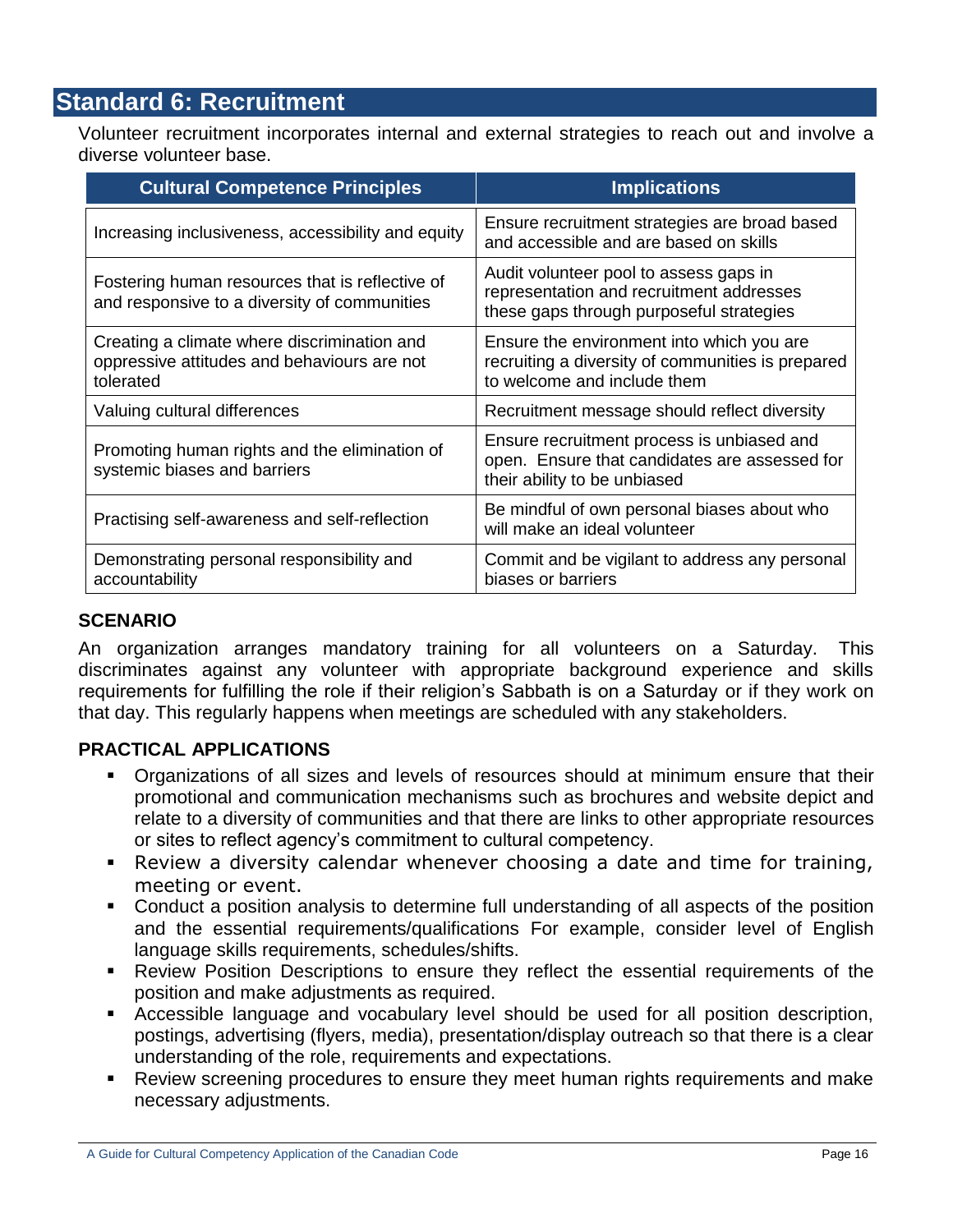## **Standard 6: Recruitment**

#### **PRACTICAL APPLICATIONS** CONTINUED

- Assess all components of the Recruitment Outreach Program of the agency to ensure there is a plan in place to reach diverse communities, build awareness among staff and address need for their support.
- Make effective community connections in order to establish and build relationships with appropriate organizations and multi-cultural media personnel.
- Develop Measurement Tools various resources, tools and data bases that can be utilized to track success.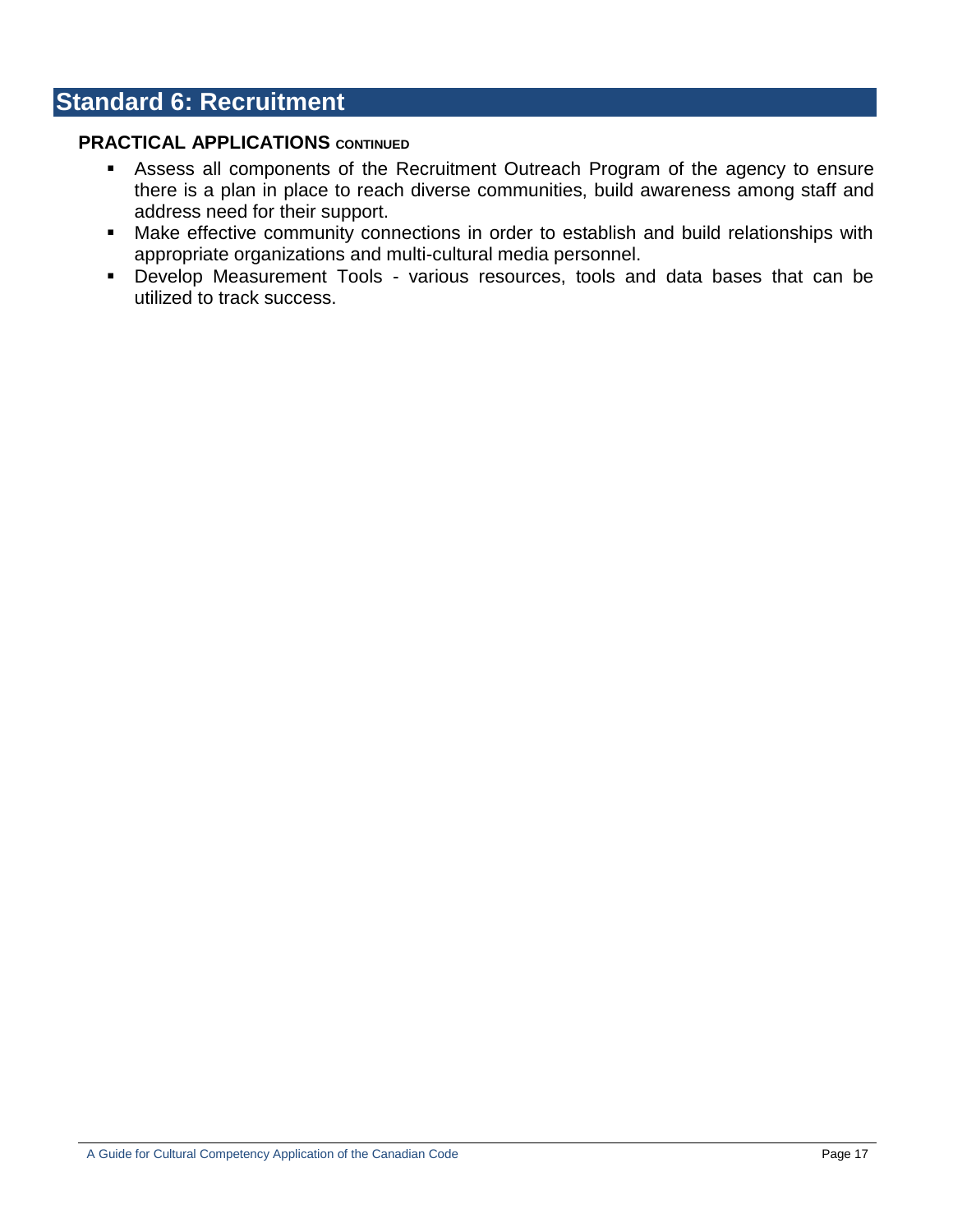## **Standard 7: Screening**

A clearly communicated screening process is adopted and consistently applied by the organization.

| <b>Cultural Competence Principles</b>                                                                   | <b>Implications</b>                                                                                                                                          |
|---------------------------------------------------------------------------------------------------------|--------------------------------------------------------------------------------------------------------------------------------------------------------------|
| Increasing inclusiveness, accessibility and equity                                                      | The screening process should be fairly based<br>on the essential job related skills                                                                          |
| Fostering human resources that is reflective of<br>and responsive to a diversity of communities         | Where relevant screening processes should be<br>sensitive to differences such as language and<br>understandings of volunteerism that may be<br>culture based |
| Creating a climate where discrimination and<br>oppressive attitudes and behaviours are not<br>tolerated | Articulate and assess for related behaviours<br>and attitudes                                                                                                |
| Valuing cultural differences                                                                            | Use diverse screening strategies and tools                                                                                                                   |
| Promoting human rights and the elimination of<br>systemic biases and barriers                           | Ensure screening tools and instruments are<br>unbiased and that those applying them are also<br>trained to be mindful of potential for bias                  |
| Practising self-awareness and self-reflection                                                           | Articulate and assess for this as a competency<br>among all volunteers                                                                                       |
| Demonstrating personal responsibility and<br>accountability                                             | Commit and be vigilant to address any personal<br>biases or barriers                                                                                         |

#### **SCENARIO**

Seniors in a retirement home routinely have one-on-one friendly visits. Twice per week, a Newcomer who plays the piano leads a song-fest. In the common room, a Newcomer teaches a senior to use the internet. There are a number of volunteers who provide other services that are not highlighted in this scenario.

- Organizations of all sizes and levels of resources should at minimum ensure that screening steps are consistently based on the elements of the position, not the applicant. This should be made clear to all applicants.
- High risk positions require a Police Records Check (PRC), which is only available to Newcomers who are citizens, landed immigrants or who have been in Canada for a required number of years.
- **PRC** consent forms, and the request to have a police records check done at all, can be intimidating and may be particularly so for someone new to Canada from a country where security forces were experienced as repressive and abusive.
- To reduce barriers to involving Newcomers or other people new to volunteering in programs where most positions are high risk, modify one or more elements of the position to reduce the risk. In addition, allow modification of the screening protocol.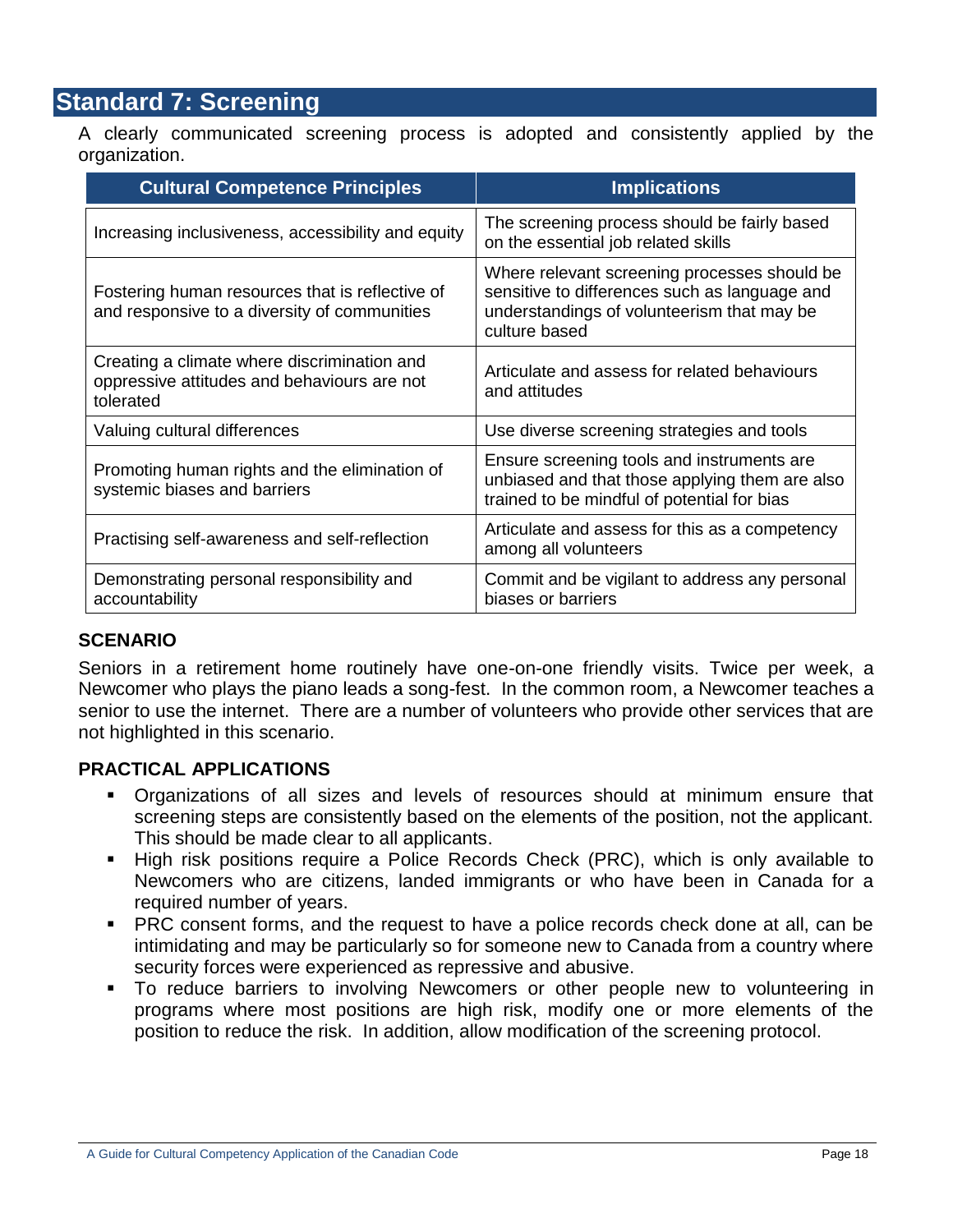## **Standard 8: Orientation and Training**

Each volunteer is provided with an orientation to the organization, its policies and practices, including the rights and responsibilities of volunteers. Each volunteer receives training customized to the volunteer assignment and the individual needs of the volunteer.

| <b>Cultural Competence Principles</b>                                                                   | <b>Implications</b>                                                                                                             |
|---------------------------------------------------------------------------------------------------------|---------------------------------------------------------------------------------------------------------------------------------|
| Increasing inclusiveness, accessibility and equity                                                      | Provide training in a diversity of formats such<br>as e-learning online, etc                                                    |
| Fostering human resources that is reflective of<br>and responsive to a diversity of communities         | Consider holding joint trainings with<br>organizations that serve the communities you<br>want to attract to your volunteer pool |
| Creating a climate where discrimination and<br>oppressive attitudes and behaviours are not<br>tolerated | Provide ongoing anti-harassment, anti-<br>oppression, human rights, and cultural<br>competence related training                 |
| Valuing cultural differences                                                                            | Reflect diversity in trainers and materials                                                                                     |
| Promoting human rights and the elimination of<br>systemic biases and barriers                           | Provide ongoing training and awareness<br>opportunities to enhance ability to recognize<br>and address biases                   |
| Practising self-awareness and self-reflection                                                           | Training should reinforce and enhance self<br>reflective practice                                                               |
| Demonstrating personal responsibility and<br>accountability                                             | Build in expectations for personal development<br>as part of ongoing evaluation                                                 |

#### **SCENARIOS**

The organization runs its regular Volunteer Orientation session for a variety of volunteer positions that are available. One of the positions is with a "Meals on Wheels" Program for assistance in the accounting and budget work. A hired volunteer who works as a corporate accountant doesn"t understand why he needs to attend training sessions since he already has education and experience related to position.

- Organizations of all sizes and levels of resources should at minimum ensure all new volunteers know and understand through accessible and barrier free orientation and training processes the explicit details of their role/position, including: requirements, boundaries, reporting relationships and process and other relevant elements of the volunteer program.
- Make sure that language is not a barrier during orientation and training sessions or in orientation and training materials. Check for euphemisms. Clear language will benefit all volunteers.
- Build in opportunity for feedback from participants to see that information and/or instructions have been understood.
- Invite existing volunteers to mentor new volunteers.
- Use buddy system between trainees during orientation and training process.
- **Introduce, and include in sessions where possible, staff who will supervise volunteer work** assignments of new volunteers.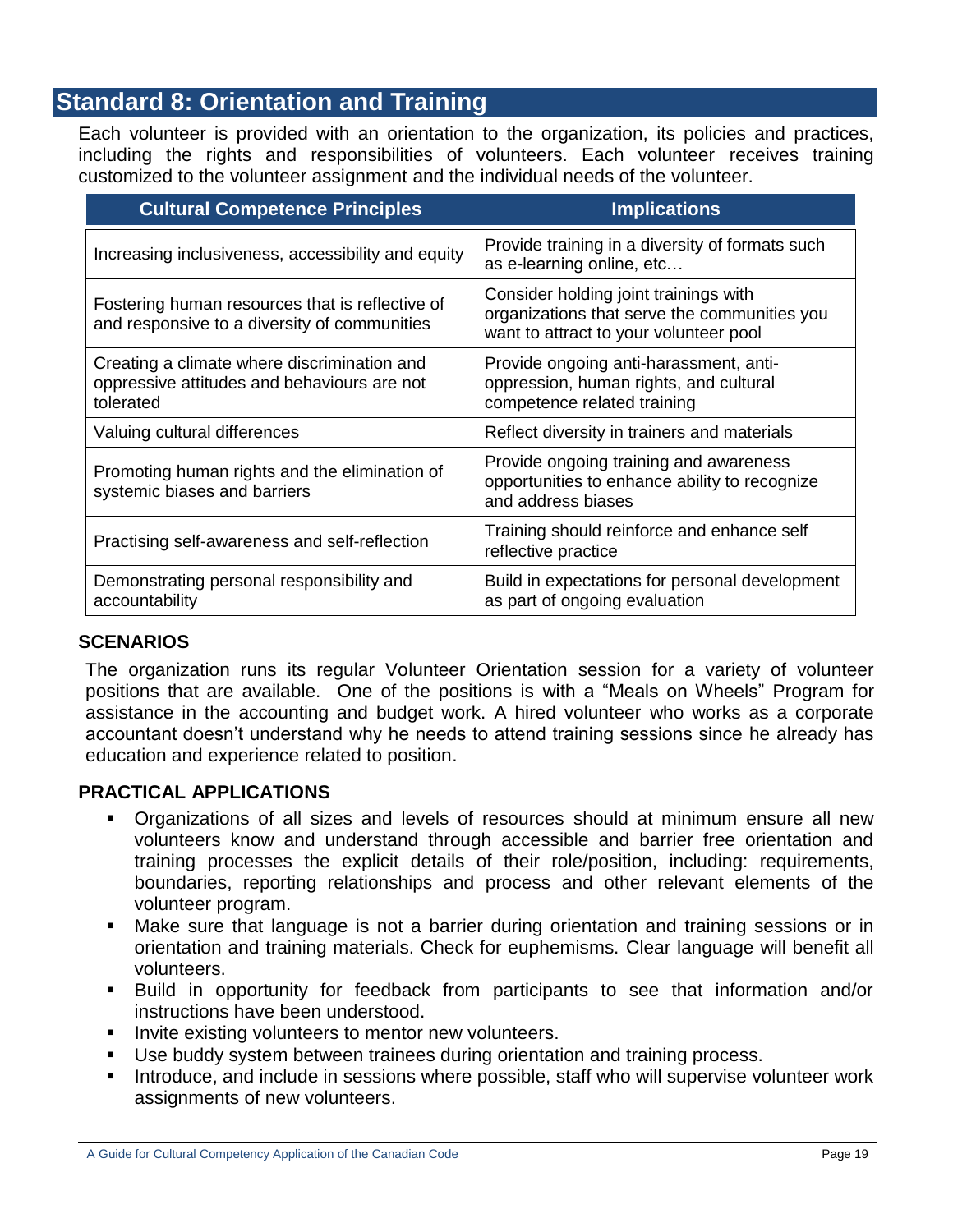## **Standard 9: Supervision**

Volunteers receive a level of supervision appropriate to the task and are provided with regular opportunities to give and receive feedback.

| <b>Cultural Competence Principles</b>                                                                   | <b>Implications</b>                                                                                                            |
|---------------------------------------------------------------------------------------------------------|--------------------------------------------------------------------------------------------------------------------------------|
| Increasing inclusiveness, accessibility and equity                                                      | Ensure supervisory format, process and tools<br>are accessible and unbiased                                                    |
| Fostering human resources that is reflective of<br>and responsive to a diversity of communities         | Solicit feedback re volunteer experience of<br>inclusiveness or barriers to inform ongoing<br>evaluation and development       |
| Creating a climate where discrimination and<br>oppressive attitudes and behaviours are not<br>tolerated | Include evaluation and feedback re<br>expectations of non-oppressive behaviours and<br>conduct consistent with code of conduct |
| Valuing cultural differences                                                                            | Ensure supervisory format, process and tools<br>are culturally inclusive                                                       |
| Promoting human rights and the elimination of<br>systemic biases and barriers                           | Regularly evaluate and update supervisory<br>format, process and tools to ensure they are<br>barrier free                      |
| Practising self-awareness and self-reflection                                                           | Provide guidelines and tools to assist ongoing<br>self awareness and reflection                                                |
| Demonstrating personal responsibility and<br>accountability                                             | Evaluate feedback re adherence and<br>contribution to all cultural competence<br>principles                                    |

#### **SCENARIO**

A new volunteer is helping to look after a community garden. One of the community residents, who uses a walker, with whom a good rapport has been built gives the volunteer money to make a quick trip to the near by store to pick some personal items. The Manager of Volunteers arranges an evaluation interview, but the volunteer who is taking ESL classes confuses the translation of the word evaluation and doesn"t come because of the assumption of having done something wrong and the expectation of being fired.

- Organizations of all sizes and levels of resources should at minimum ensure clarity about what supervision means – it is a supportive 'check-in', not a 'checking-out' based on suspicion or mistrust and clearly communicate this to all volunteers.
- It may be necessary to adapt the process to suit the needs and comfort level of a diversity of volunteers, e.g. personal "check-in" instead of phone call or email.
- Group discussion may be a useful way to present general concerns, to get feedback on problems being experienced or to give praise.
- Do not make assumptions that 'no news is good news'. Check in on a regular basis.
- Be clear about what happens next if a problem arises.
- Provide support an organizational climate/culture that encourages problem/questions sharing before small problems become large issues.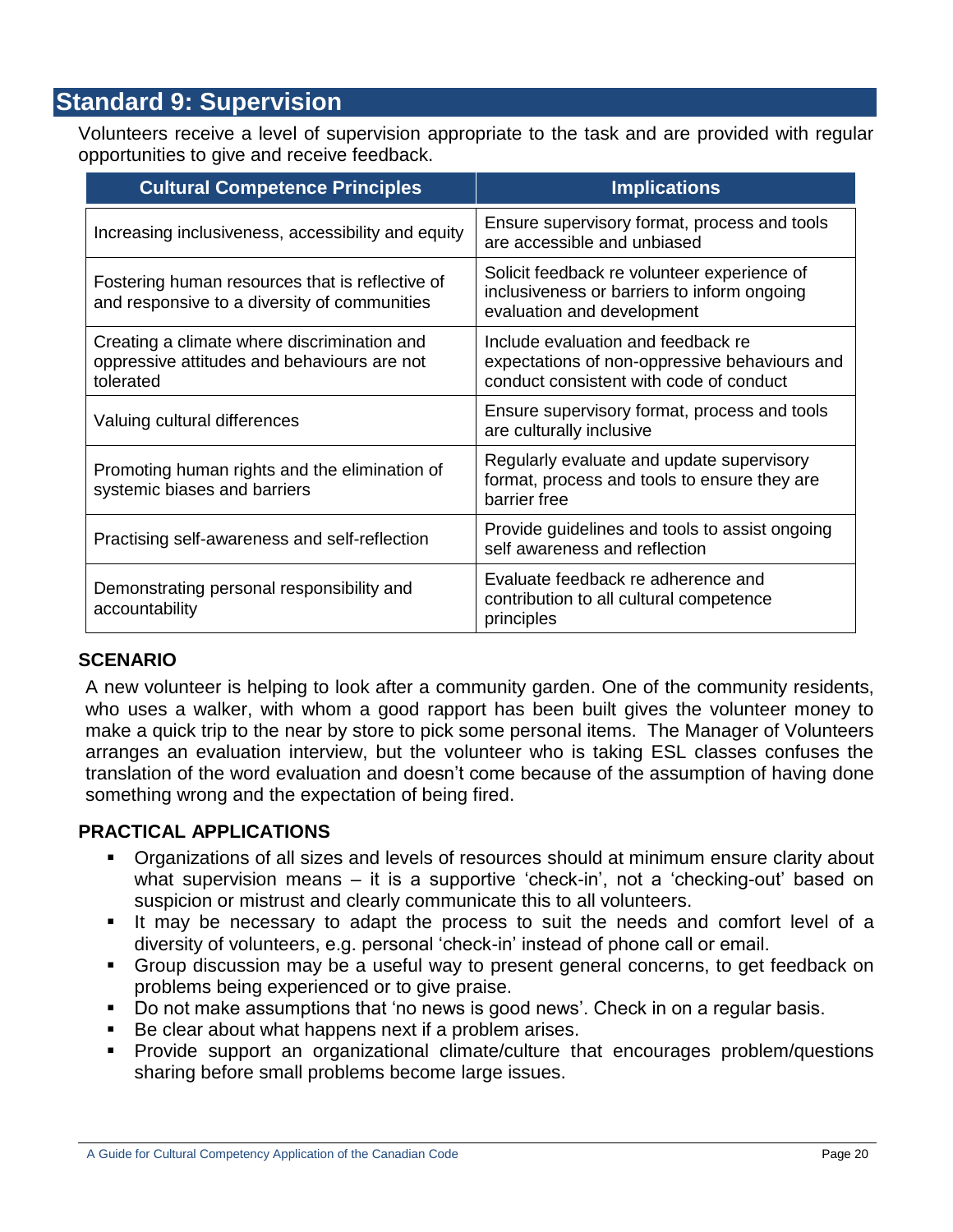## **Standard 10: Recognition**

The contributions of volunteers are consistently acknowledged with formal and informal methods of recognition.

| <b>Cultural Competence Principles</b>                                                                   | <b>Implications</b>                                                                                                                    |
|---------------------------------------------------------------------------------------------------------|----------------------------------------------------------------------------------------------------------------------------------------|
| Increasing inclusiveness, accessibility and equity                                                      | Ensure criteria for recognition is clear and<br>consistently and fairly applied                                                        |
| Fostering human resources that is reflective of<br>and responsive to a diversity of communities         | Review and provide a variety of mechanisms<br>for recognition, i.e. internal peer recognition,<br>specific community recognition, etc. |
| Creating a climate where discrimination and<br>oppressive attitudes and behaviours are not<br>tolerated | Include specific recognition of contribution to<br>respectful climate and/or include as key criteria<br>in general recognition program |
| Valuing cultural differences                                                                            | Consider different cultural values/perspectives<br>re recognition and integrate accordingly                                            |
| Promoting human rights and the elimination of<br>systemic biases and barriers                           | Regularly evaluate and recognition program to<br>ensure it is consistent, inclusive and fair                                           |
| Practising self-awareness and self-reflection                                                           | Include as criteria for recognition                                                                                                    |
| Demonstrating personal responsibility and<br>accountability                                             | Include as criteria for recognition                                                                                                    |

## **SCENARIO**

The organization has traditionally had volunteers that were retirees. Their annual recognition party was held on a weekday afternoon. As the volunteer base became more diversified, some volunteers were either working, attending ESL classes until late afternoon, or who had young children. They were unable to attend. Seeing that many were absent, the Manager of Volunteers polled the group on their preference for the time of the activity. A new time was set and volunteers were able to meet each other, interact as well as benefit from the recognition the organization was offering.

- Organizations of all sizes and levels of resources should at minimum examine and ensure your current practices around recognition are inclusive. Is it possible that any of these may be inappropriate to offer as a gift to certain cultures (i.e.: bottle of wine) or does the timing of recognition events inadvertently exclude certain people from attending?
- Effective recognition is based on individual taste not necessarily on cultural origin. When looking to recognize a volunteer, base your choices on what you know the individual would appreciate and not on possible perceptions on what you feel people from that community enjoy.
- **Informal and regular acknowledgment such as saying hello to the volunteer and thank** you at the end of the volunteer shift go a long way in making the person feel appreciated and connected to the organization.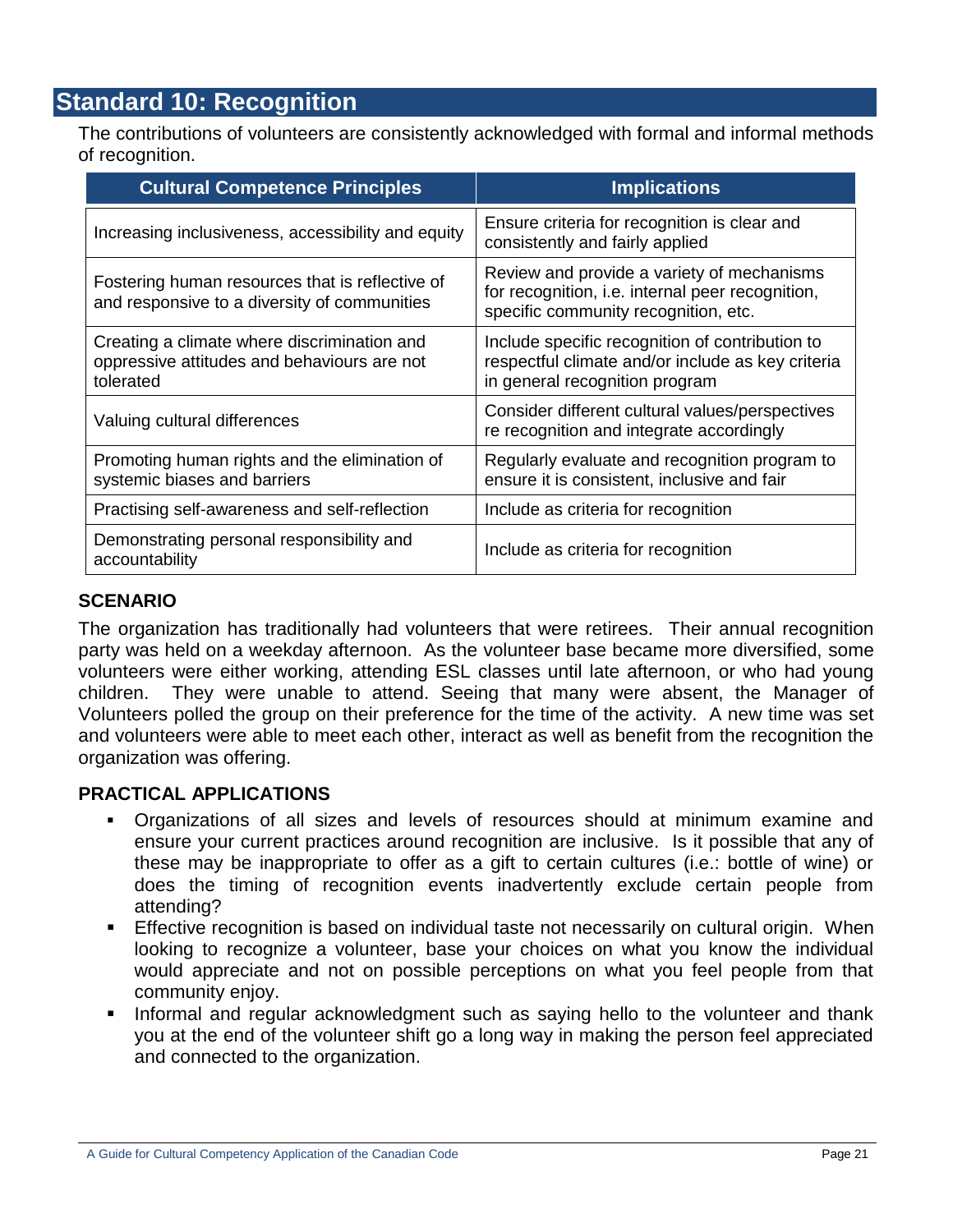## **Standard 11: Record Management**

Standardized documentation and records management practices are followed and in line with relevant legislation.

| <b>Cultural Competence Principles</b>                                                                   | <b>Implications</b>                                                                                                                                              |
|---------------------------------------------------------------------------------------------------------|------------------------------------------------------------------------------------------------------------------------------------------------------------------|
| Increasing inclusiveness, accessibility and equity                                                      | Ensure consistency of data collected and<br>stored                                                                                                               |
| Fostering human resources that is reflective of<br>and responsive to a diversity of communities         | Opportunity to confidentially and collect<br>voluntary data to track and enhance reflection<br>and representation of diversity of communities                    |
| Creating a climate where discrimination and<br>oppressive attitudes and behaviours are not<br>tolerated | Opportunity to collect voluntary data on<br>experiences of discrimination or harassment to<br>help address issues                                                |
| Valuing cultural differences                                                                            | Mindful of different experiences with sharing<br>personal information                                                                                            |
| Promoting human rights and the elimination of<br>systemic biases and barriers                           | Ensure adherence to legislative guidelines, <i>i.e.</i><br>privacy, voluntary submission of identity<br>information and volunteer access to their<br>information |
| Practising self-awareness and self-reflection                                                           | Administrators of data collection instruments to<br>ensure unbiased collection                                                                                   |
| Demonstrating personal responsibility and<br>accountability                                             | Administrators of data collection instruments to<br>ensure unbiased collection                                                                                   |

## **SCENARIO**

The organization has been using the same volunteer handbook for the last several years. It was outdated in many respects, with outdated statistics, services that were no longer offered and omitted new procedures important to volunteers. All the images of volunteers illustrated in the handbook were not representational of the current volunteer base and not conducive to the recruitment of a diversity of volunteers. The Manager of Volunteers put together a committee made up of volunteers to revamp and update the manual. They updated the information, the images as well as a mission that included their commitment to a vibrant and diverse volunteer team.

- Organizations of all sizes and levels of resources should at minimum ensure that their records and forms use inclusive language and images.
- Review application forms, agreements, and volunteer handbooks, position descriptions for any unnecessarily complicated language or jargon that may be inaccessible to someone who is learning English or who has lower levels of literacy.
- Review and explain content and the purpose of any document that must be signed by volunteer. (i.e.: A Confidentiality Agreement)
- Include mission statements about commitments to diversity, accommodation and respect of Human Rights legislation on documents such as application forms, agreements etc.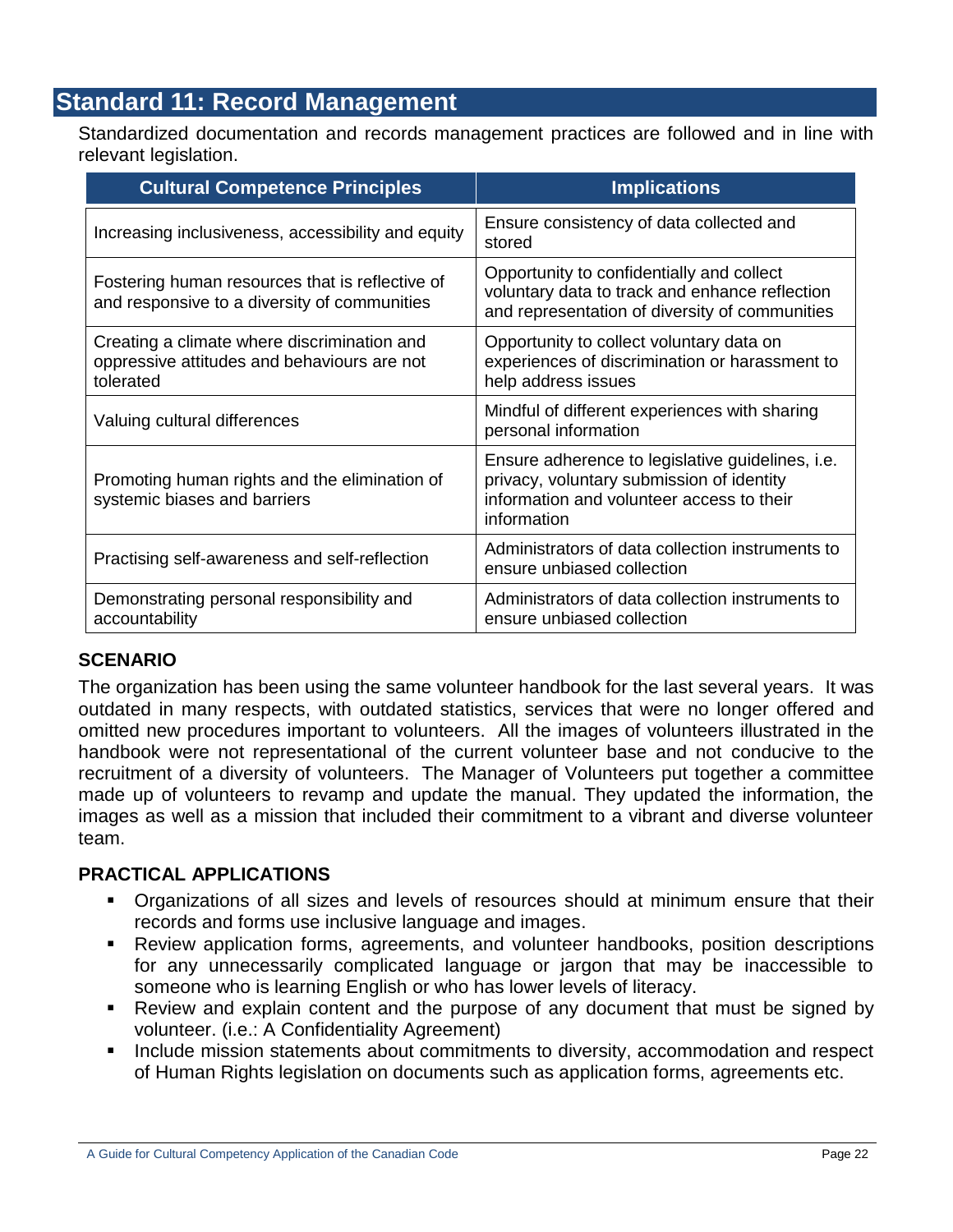## **Standard 12: Evaluation**

The impact and contribution of volunteers and the volunteer program are continually evaluated to ensure the needs of the organization are being met in fulfilling its mandate.

| <b>Cultural Competence Principles</b>                                                                   | <b>Implications</b>                                                                                                              |
|---------------------------------------------------------------------------------------------------------|----------------------------------------------------------------------------------------------------------------------------------|
| Increasing inclusiveness, accessibility and equity                                                      | Ensure goals for volunteer performance is fair<br>and accommodation considered                                                   |
| Fostering human resources that is reflective of<br>and responsive to a diversity of communities         | Ensure volunteer involvement goals include<br>engaging a diversity of communities and<br>relevant feedback from said communities |
| Creating a climate where discrimination and<br>oppressive attitudes and behaviours are not<br>tolerated | Evaluation of Volunteer involvement should<br>also reflect experiences of the climate or<br>environment of the organization      |
| Valuing cultural differences                                                                            | Ensure evaluation assesses experiences of<br>cultural inclusivity                                                                |
| Promoting human rights and the elimination of<br>systemic biases and barriers                           | Solicit feedback re experiences of barriers and<br>recommendations to address them                                               |
| Practising self-awareness and self-reflection                                                           | Include in individual volunteer evaluations                                                                                      |
| Demonstrating personal responsibility and<br>accountability                                             | Include in individual volunteer evaluations                                                                                      |

#### **SCENARIO**

As part of its yearly evaluation of the volunteer program, the organization asked volunteers to complete a survey on the Volunteer Program. It included such questions as "In what ways do you think the program could be more inclusive?" "Have you ever personally felt offended or excluded due to a process of the volunteer program?" After the results were in, the Manager of Volunteers shared them with the volunteers and had a brainstorming session about how the suggested improvements could be implemented.

- Organizations of all sizes and levels of resources should at minimum ensure some process for feedback from volunteers about their experience of volunteering with the organization.
- The success of the volunteer program depends on the understanding by volunteers of its objectives as well as their commitment and participation in attaining them. Share these with the volunteers so that they may see their part in the fulfillment of the mission of the organization.
- Evaluate the diversity of your volunteer team to determine to what degree it is reflective of the organization"s client base and the community.